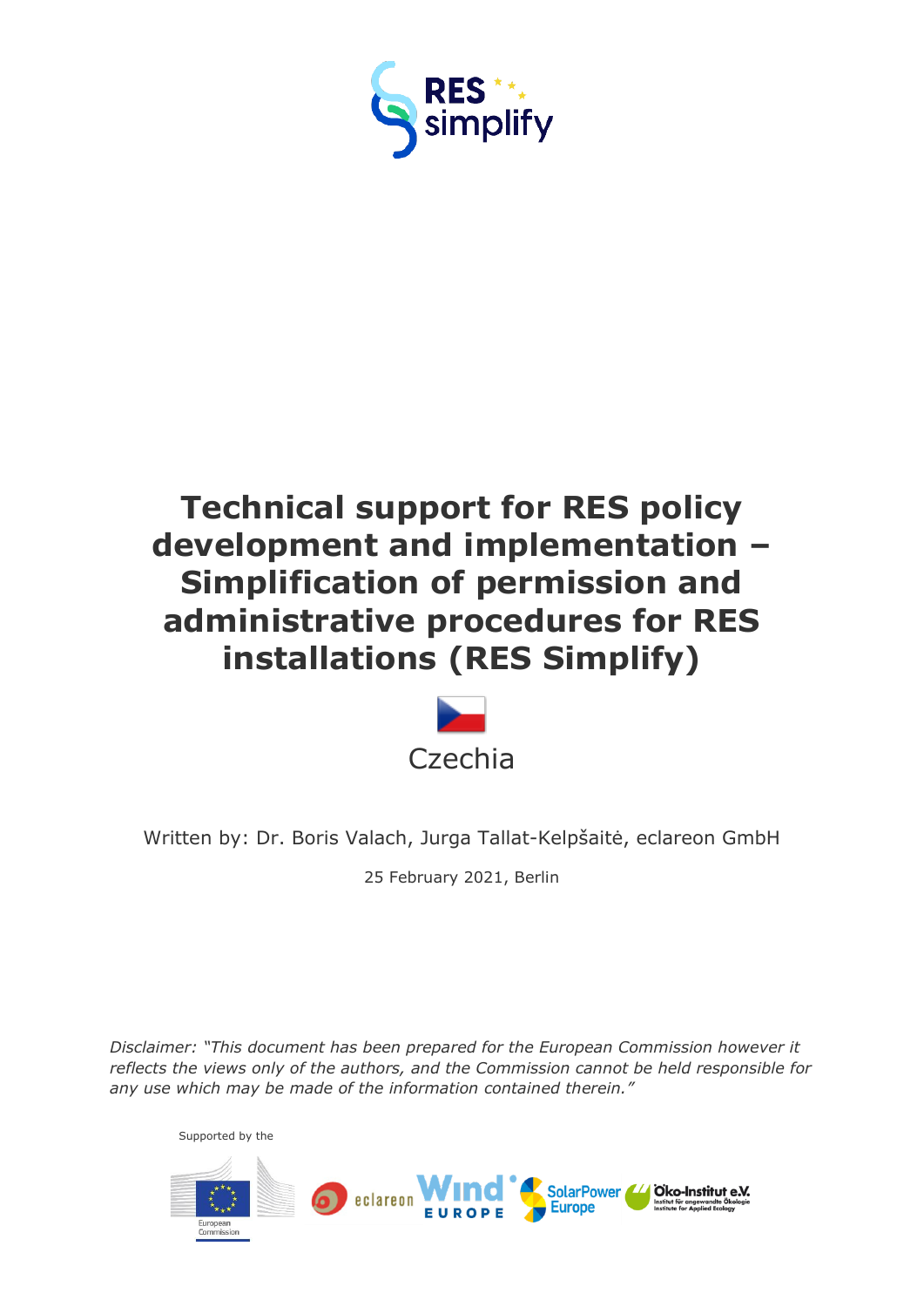### <span id="page-1-0"></span>**Executive summary**

This report scrutinises relevant administrative permission procedures for renewable electricity generating plants. Since the Czech Government plans the strongest growth especially in onshore wind and solar PV sector until 2030, the report puts a particular emphasis on these technologies.

In order to implement a RES-E project in Czechia, a RES investor must conclude a few administrative processes. First of all, a project intention must be in line with applicable land-use planning documentation. If it is so, the EIA process precedes the acquisition of a zoning and construction permit. Neither a building permit nor a building notice for smallscale RES-E of up to and including 20 kW of installed capacity is required. The remaining plants must obtain both permits, which may be also done under a joint permit procedure. With regard to an electricity production license, it is needed for all plants exceeding 10 kW. Moreover, a large-scale RES-E project of 1 MW and more must receive the State Authorisation. RES-E plants are subject to so-called priority connection. Finally, there are two key tax measures, in the form of an exemption from electricity and real estate tax.

Currently, restrictive planning documents of regions, and strict restrictions in historical and landscape areas belong among considerable barriers hindering further RES-E deployment. Also, owners of small-scale RES-E of only over 10 kW are obliged to be registered as entrepreneurs, which is considered too burdensome by stakeholders. The most severe barriers stem from administrative authorisation proceedings. Especially the building permitting process is regarded as too complex, lengthy and as a result, also costly. Additionally, the Building Law tends to be misinterpreted by civil servants frequently. No one-stop-shop easing such processes has been implemented yet, too. Finally, DSOs' decisions on grid connection are untransparent and sometimes lengthy as there is no deadline for connection statutory defined.

Table 1 contains a traffic light assessment of the relevant process steps for the installation of solar PV (rooftop and ground-mounted) and onshore wind power plants in Czechia.



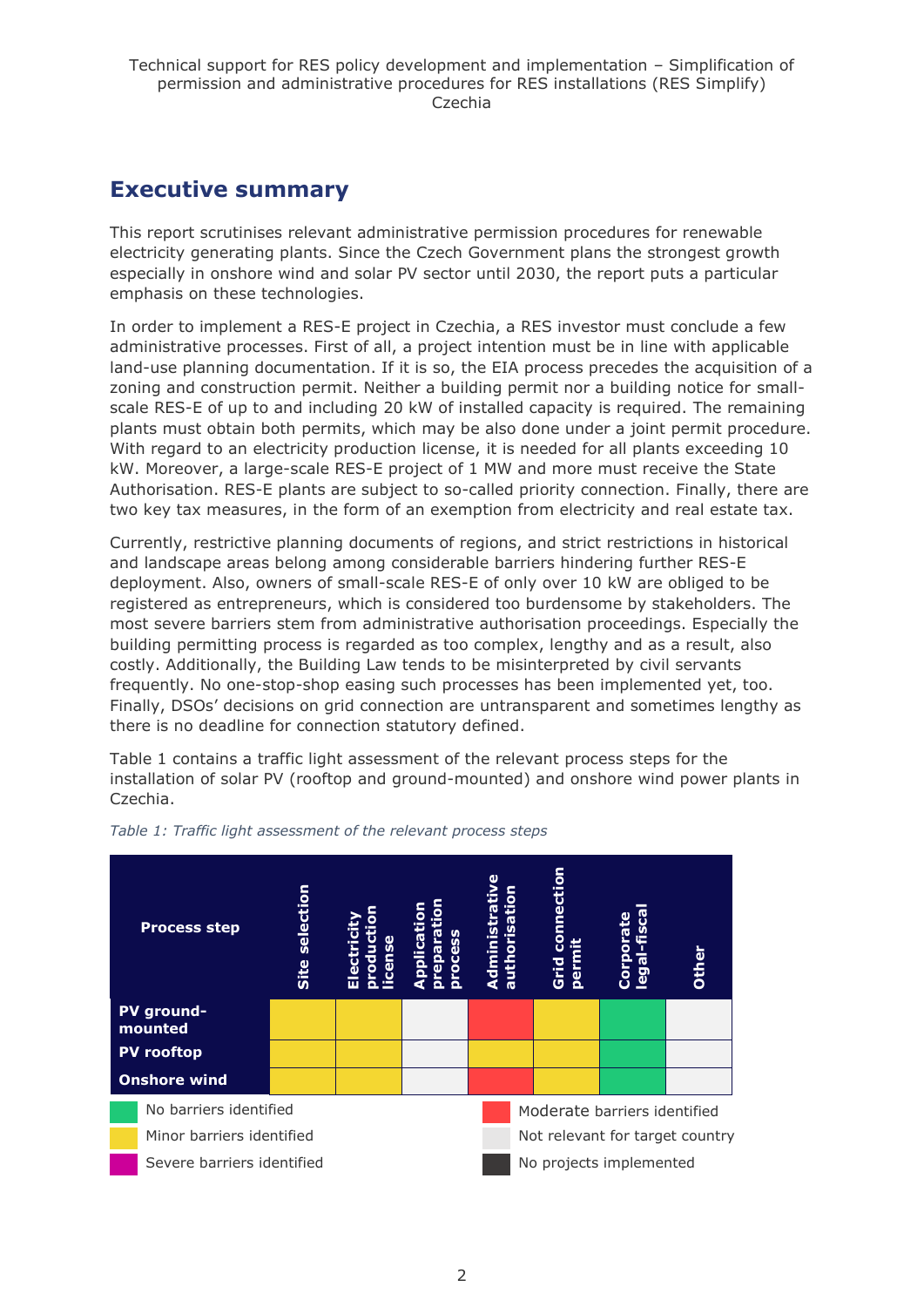# **Table of contents**

|  | 6. Indicators to measure the performance of the overall process29 |  |  |  |  |  |
|--|-------------------------------------------------------------------|--|--|--|--|--|
|  |                                                                   |  |  |  |  |  |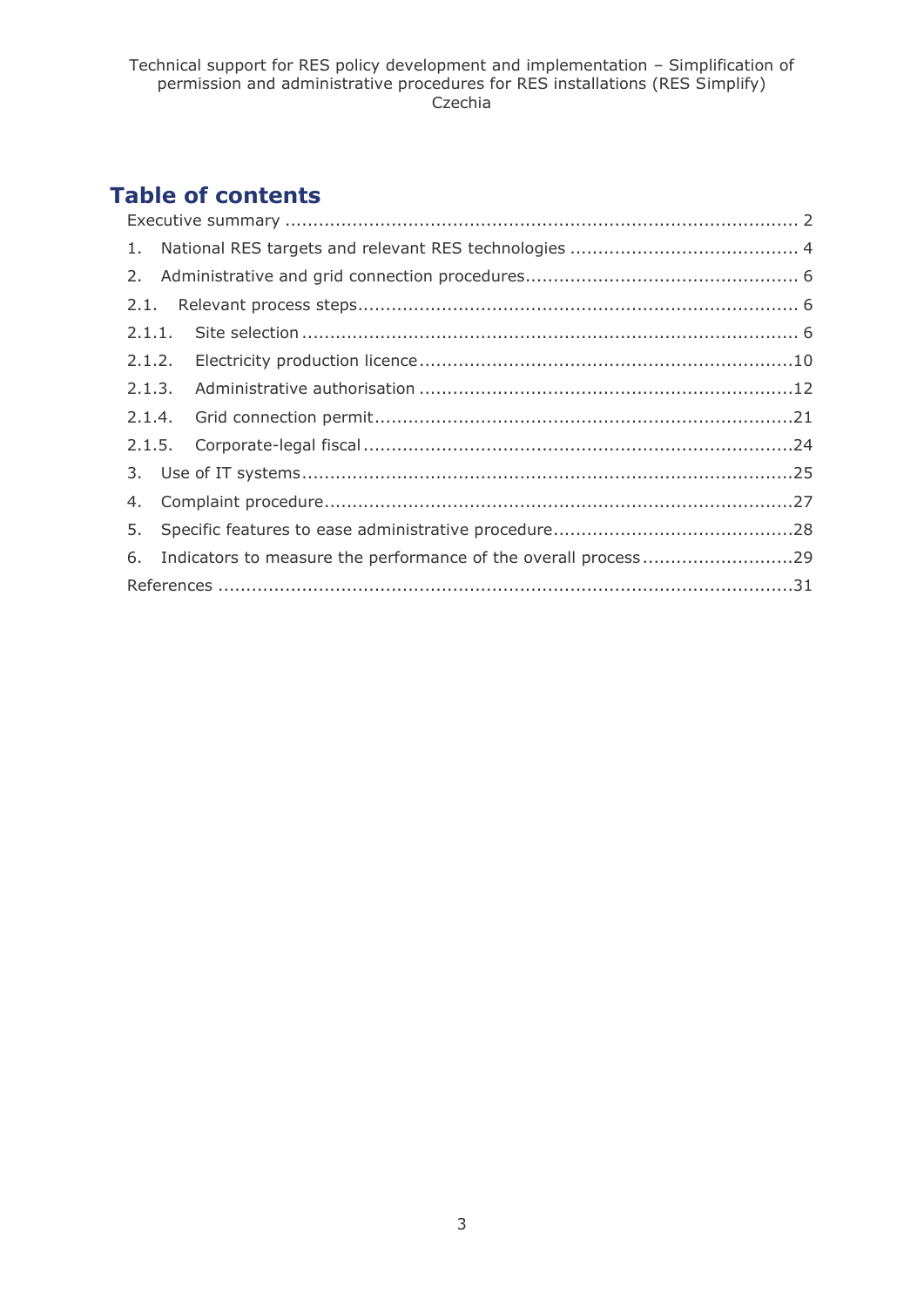## <span id="page-3-0"></span>**1. National RES targets and relevant RES technologies**

Czechia is planning to increase the overall share of renewable energy in its gross final energy consumption from 15.6% in 2020 to 22.0% in 2030 according to the National Energy and Climate Plan (NECP). In the electricity sector (RES-E), the share is to be increased from 13.4% in 2020 to 16.9% in 2030. In line with the figures provided in the Czech NECP, the country aims at an increase of 10 percentage points in the heating and cooling sector (RES-H&C) totalling a 30.7% share in 2030 (NECP, 2019).

As far as RES-E deployment is concerned, Czechia expects the most significant increase in its onshore wind and solar power production sector. In the case of wind power, an increase of approx. 166% of electricity produced is foreseen in the 2020/2030 comparison. In the latter case, the country plans to nearly double its solar power production (+87.3%) by the end of the decade (NECP, 2019).

Czechia slightly surpassed its overall 2020 RES target of 13% by almost 1% already in 2013 (Eurostat, 2021). In this context, especially worth noting is a still persistent abolishment of operational support for renewable energy. In August 2013, the Czech Parliament approved its cancellation either in the form of a feed-in tariff (FiT) or a socalled Green Bonus for new RES-E plants, taking effect on 1 January 2014. Although there are some exemptions given by the Transitional Provisions of the RES Act, this policy development halted further large-scale RES-E deployment dramatically. According to some stakeholders, it may, or it has already, resulted in the outflow of qualified experts, manufacturing companies operating in the RES sector, and also related knowhow from the country. Although a major reform of the RES Act is being discussed in the Czech Parliament in early 2021 and also investment support from the Modernisation Fund should be provided for RES projects, it must be noted that Czechia is currently the only country without market-oriented RES support in the Visegrad Four (V4) Region (apart from Slovakia, which has not implemented capacity auctions yet) (Valach, 2020; Polanecký, 2021; Sedlák, 2021).

As a result, and in line with the aforementioned information, the report scrutinises relevant permission procedures in the RES-E sector, with a particular focus on onshore wind power, and ground-mounted as well as rooftop solar PV technologies.

Figure 1 displays the annual deployment of PV and onshore wind between 2010 and 2019. It can be observed that there was a peak in installed solar PV in 2010 and since then hardly any new capacities of solar PV or onshore wind have been added between until 2019.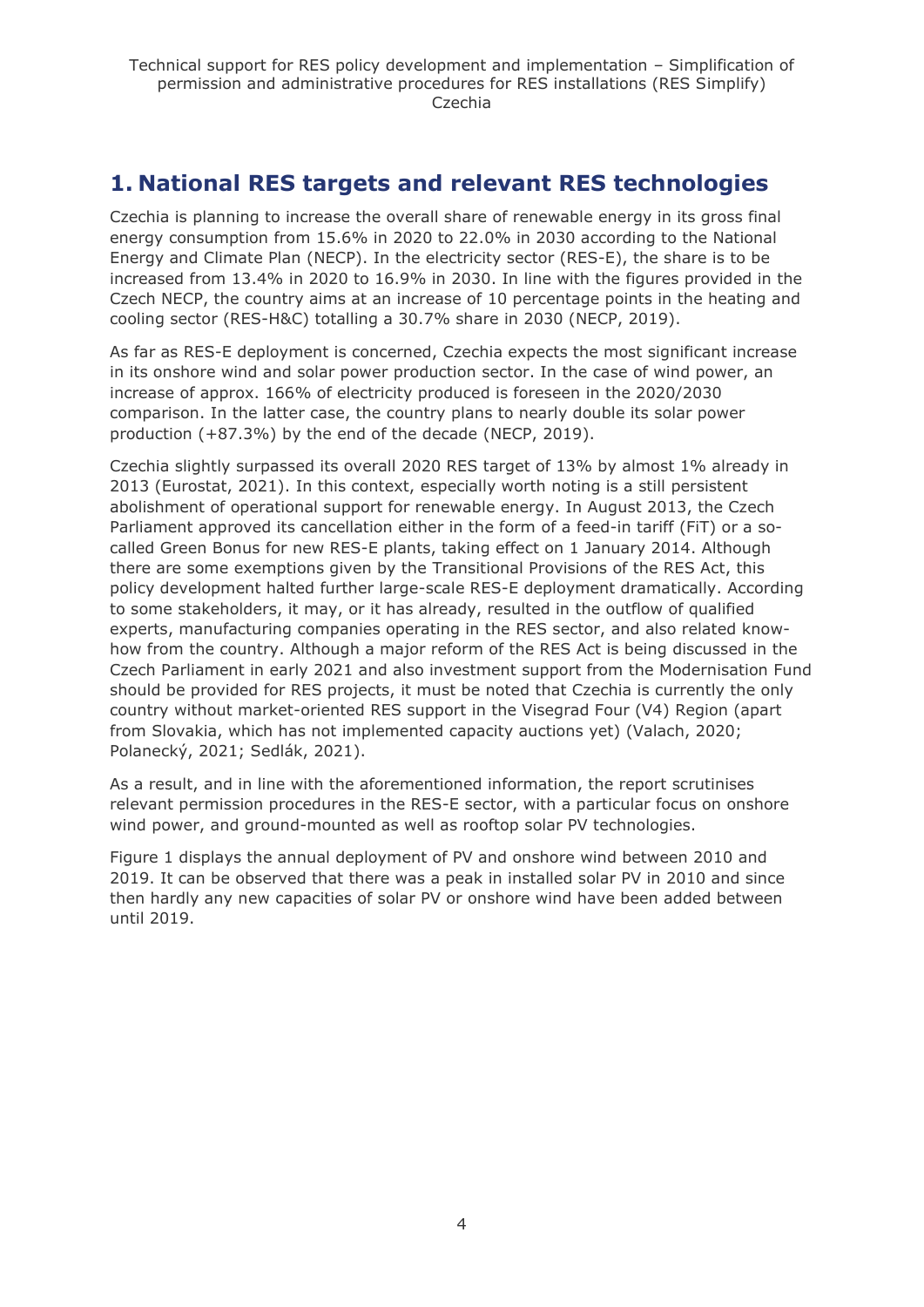#### Technical support for RES policy development and implementation – Simplification of permission and administrative procedures for RES installations (RES Simplify) Czechia



*Figure 1: Annual installed capacity of PV and Wind onshore 2010-2019 (source: EurObserv'ER)*



*Figure 2: Planned deployment of RES-E 2020-2030 in relation to past deployment (source: NECP)*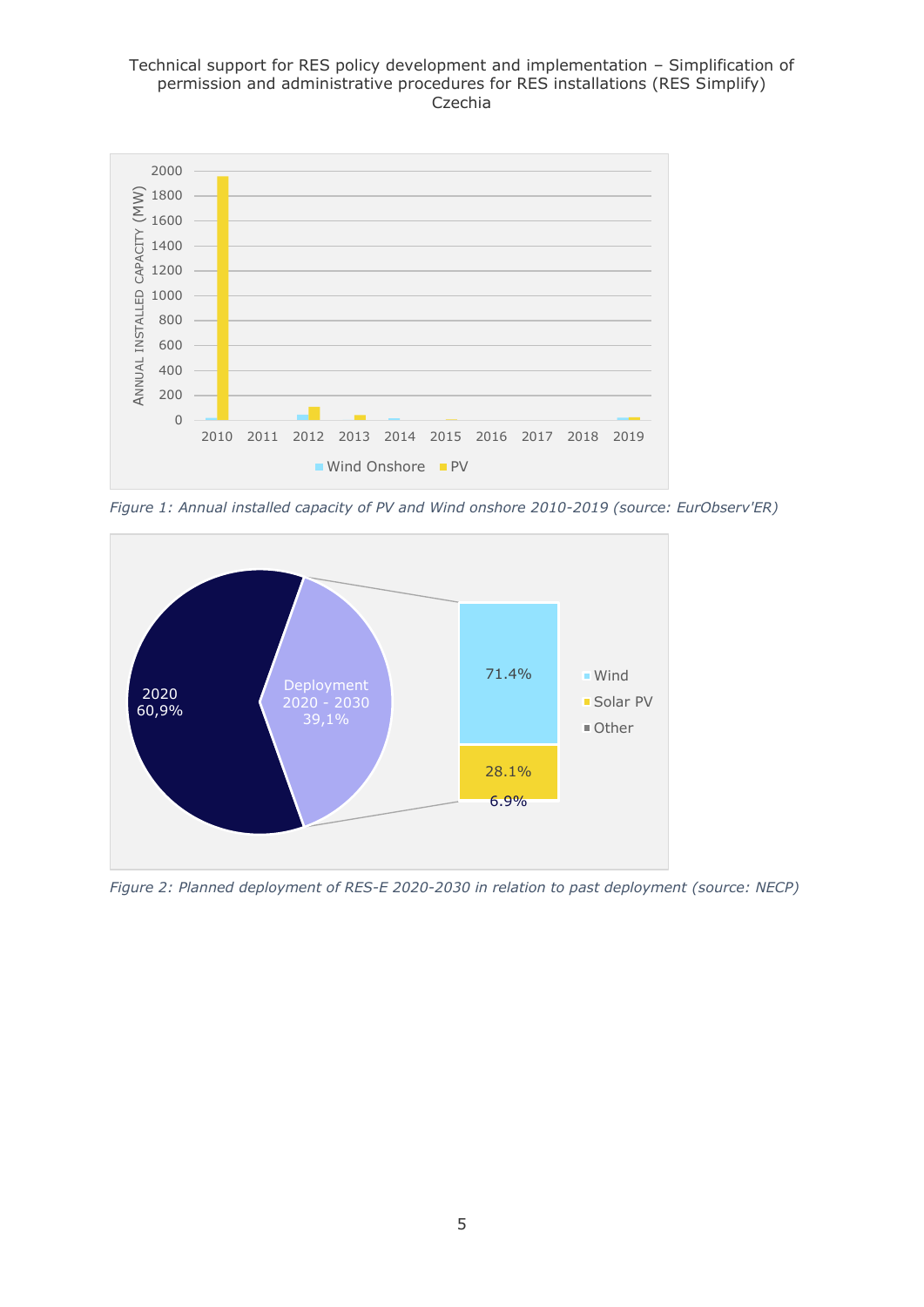# <span id="page-5-0"></span>**2. Administrative and grid connection procedures**

# <span id="page-5-1"></span>**2.1. Relevant process steps**

The first step towards the realisation of a renewable energy project is choosing a suitable site. Therefore, if an investor applies for a zoning decision, it should inform beforehand, e.g., through a preliminary spatial planning information, whether an envisaged activity is following the existing land-use planning documentation. When identifying suitable sites for solar PV and onshore wind power plants, it may utilise the Ministry of Environment's Updated Methodological Instructions (2018), which differentiates between *unsuitable*, *rather unsuitable* and *generally suitable* areas in the country.

With regard to an electricity production license, it is required for all electricity producing facilities over 10 kW of installed capacity. Moreover, for RES-E plants over 1 MW, the State Authorisation issued by the Ministry of Industry and Trade (MPO) is needed.

Most permitting and spatial planning work is undergone in the administrative authorisation part. Processes governed by the EIA Act and Building Act are relevant and are commonly the most time-consuming ones out of all processes. In general, the environmental impact assessment (EIA) applies solely for solar PV plants of over 50 MW, which must go through a screening procedure. Concerning onshore wind power plants, they are a subject of the screening procedure only if their mast is 50 and more metres high. Therefore, neither solar PV nor wind plants are obligatory assessed (i.e., a full EIA is required directly). When it comes to relevant zoning and construction proceedings, in general terms, neither building permit nor building notice is requested for small-scale RES-E of up to and including 20 kW. The remaining plants must obtain a zoning as well as a building permit. This may be, however, done in a single step under a so-called joint permit procedure. Besides, certain wind plant projects must be approved by the Civil Aviation Authority (CAA) and the Ministry of Defence (MoD).

Once all the necessary permits have been obtained, a RES project will proceed to the grid connection permit stage. RES-E plants are subject to so-called priority connection in Czechia. Nonetheless, if there is a demonstrable lack of capacity or threat to safe and reliable operation of the electricity system, they should be rejected. Furthermore, in some cases, the grid operator may request the project developer to elaborate a connectivity study. So-called Micro Sources of up to and including 10 kW of installed capacity undergo a simplified grid connection.

Finally, there are two major tax measures promoting RES-E production in place at the moment. Firstly, operators of such plants of up to and including 30 kW are directly exempted from electricity tax. Secondly, properties used for wind harvesting are also exempted from real estate tax. Since ground-mounted and solar rooftop PV systems are standardly not considered buildings under the Building Act, they are not subject of the tax, too.

### <span id="page-5-2"></span>**2.1.1. Site selection**

#### **Process flow**

In September 2018, the Ministry of Environment (MoE) issued the Update of the Methodological Instructions of the Department of General Nature and Landscape Protection for the Evaluation of Possibility of Locating Wind and Photovoltaic Power Plants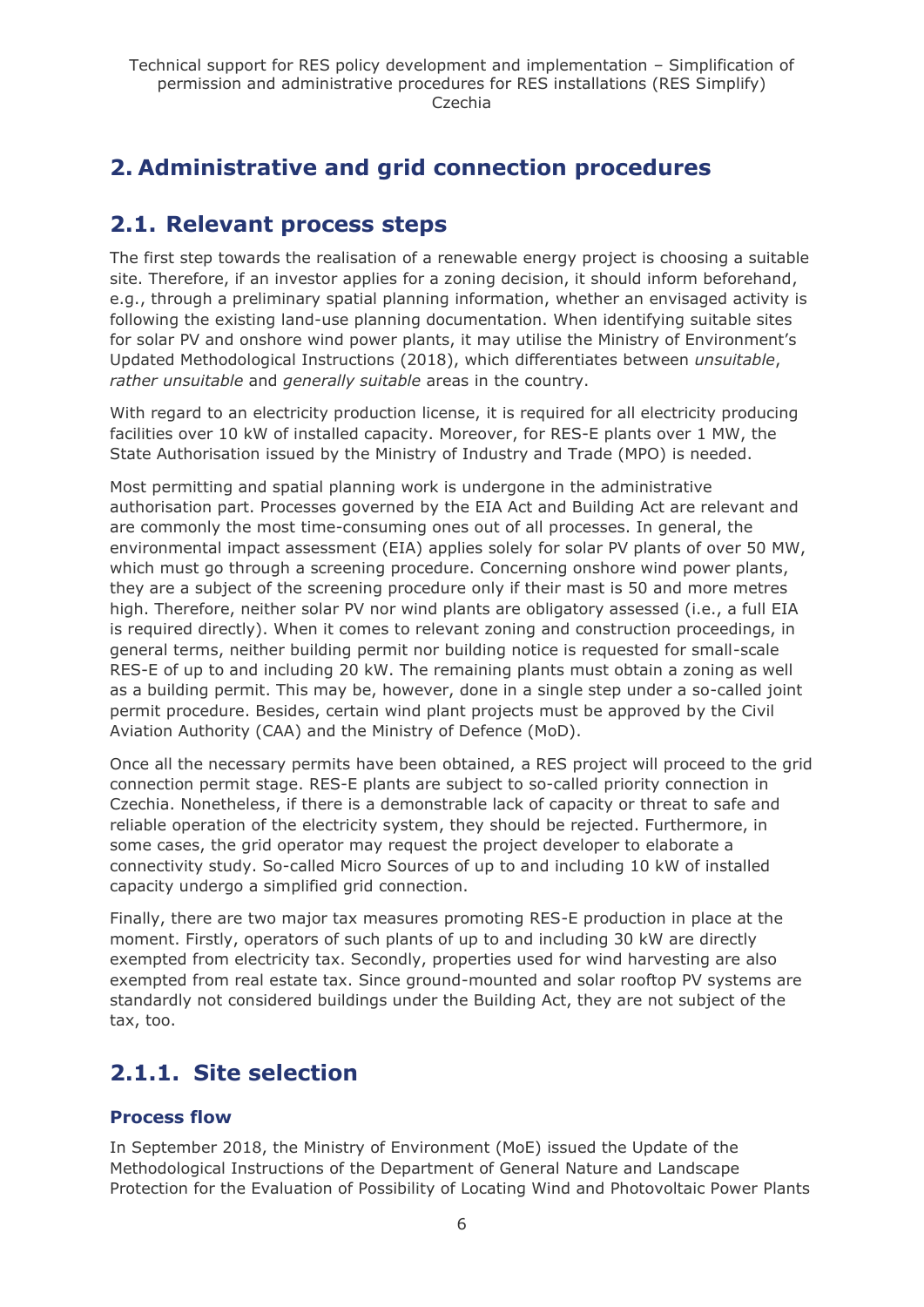in Terms of Nature and Landscape Protection (MZP, 2018a). In the form of a negative delimitation, it defines areas in which the construction of onshore wind power and solar PV plants is *unsuitable*, *rather unsuitable* and *generally suitable* under subsequently clearly formulated conditions. The differentiation of areas only gives a broad overview on the expected complexity of follow-up processes, and is also not legally binding for state authorities. Therefore, if an investor plans to implement a wind or PV power plant, it still must be decided on a case-to-case basis (mainly with regard to the Building and EIA Law) irrespective of the areas defined by the MoE. As stated by the MZP (2018), it should, however, serve as a guidance for spatial planning documents, especially for the principles of spatial development, spatial plans, and spatial studies.

As explained by Kuk (2020), there are four levels of spatial planning documentation in Czechia. It is a regulatory plan (a part of municipality), spatial plan (municipality), principles of territorial development (region) $<sup>1</sup>$ , and the territorial development policy</sup> (MoRD). These documents must be consistent and they cannot contradict each other.

According to § 90 of the Building Act, the basic prerequisite for the placement of onshore wind and solar PV power plants is their compliance with land-use planning documentation<sup>2</sup>, with the objectives and tasks of land-use planning, especially with the character of the area and with the requirements for the protection of architectural and urban values in the area. Therefore, in order to be able to realise such construction, it is first necessary that its placement is allowed by a spatial plan. The spatial plan in the context and details of the municipality specifies and develops the objectives and tasks of spatial planning in accordance with the principles of territorial development, spatial development policy and spatial development plan (§ 43 par. 4 Building Act).

Regarding the applicable spatial plan, an applicant may ask the competent authority for (preliminary) spatial planning information<sup>3</sup> and must state in the application the specific information requirements in connection with its planned project to change the designated land use and specific information about it (§ 21 par. 2 Building Act). The applicant shall attach to the application for spatial planning information the overall situation in the scale of the cadastral map with an indication of the required plan and its links to the surroundings (§ 2 Decree on Territorial Decision-making).

In line with § 44 of the Building Act, the municipal council decides on the acquisition of the spatial plan. It does so on its own initiative, but also on the one of a natural or legal person who has ownership or similar rights to land or construction in the municipality. With regard to the costs incurred, if the respective amendment in the spatial plan results from the sole need of the applicant (e.g., a renewable energy developer), the municipality may make the preparation of a new spatial plan conditional on partial or full

 $1$  The Czech regional offices establish the Principles of Territorial Development, which are strategic planning documents adopted at regional level. The principles set out in particular the basic requirements for efficient and economical organisation of the region, define areas or corridors of local significance and set requirements for their use (§ 36 par. 1 Building Act). In Czechia, there is also a Territorial Energy Concept which sets out the goals and principles of energy management in regions, cities, and city districts. The concept is developed for a period of 25 years and is based on the State Energy Concept. They are obligatory adopted by regions and the capital city of Prague. It is very important to mention that the Territorial Energy Concept is the basis for the elaboration of the Principles of Territorial Development or a spatial plan (§ 4 Energy Management Act).

<sup>&</sup>lt;sup>2</sup> The strategic environmental assessment (SEA) process assesses concepts at the national level (development concepts and programmes), regional (territorial plans of large territorial units) and local (spatial plans of municipalities) (EIA Act).

<sup>&</sup>lt;sup>3</sup> Anyone may request the administrative authority competent to issue a decision or a conditional act to provide him in writing with preliminary information on whether an intention can be achieved only if a decision or a conditional act is issued; and according to which conditions the relevant authority considers the request for a decision or a conditional action, or the conditions under which the request may be granted. In the same case, preliminary information can be requested only once (§ 139 Administrative Code).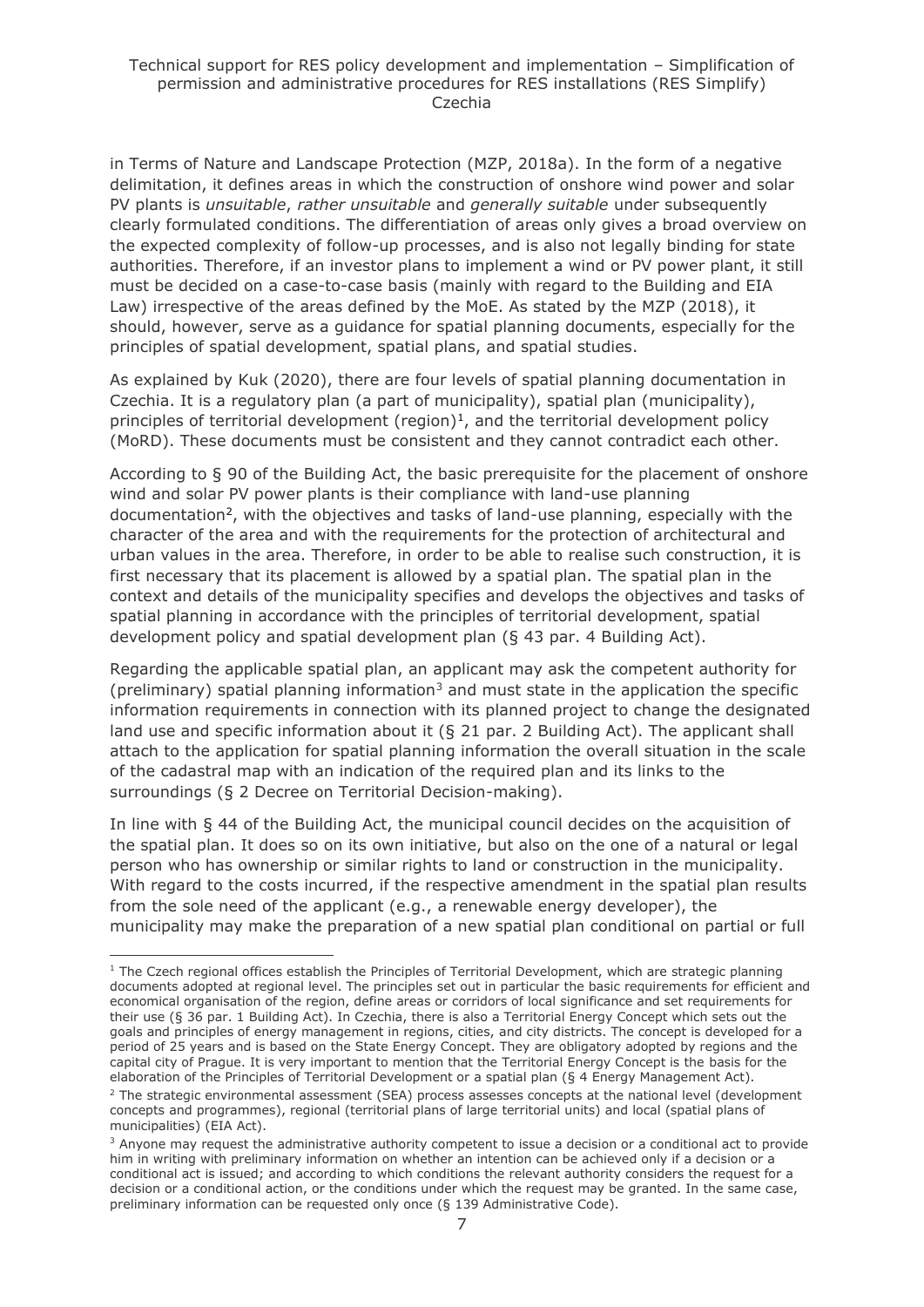reimbursement of some of the costs (e.g., costs for the elaboration of an amendment, etc.) (§ 45 par. 4 in conjunction with § 55a par. 2 Letter f Building Act). In this context, Průša (n.d.) highlights that an amendment of a spatial plan is driven by the needs of private individuals in most cases.

A request for the adoption of a spatial plan or its amendment is submitted to the relevant municipality and contains:

- data enabling the identification of the applicant;
- data on the redesignation of land use in the municipality;
- data on the current land use affected by the applicant's request;
- the reasons for the adoption of the spatial plan or its amendments;
- a proposal for the reimbursement of costs (§ 46 par. 1 Building Act).

After accepting the request for the adoption of a spatial plan or its amendment, the acquirer of a spatial plan (i.e., most commonly relevant municipal office, an employee of the so-called spatial planning office respectively, § 24 Building Act) shall assess its completeness and also its compliance with legal regulations. If it meets all the specified requirements, the acquirer concerned shall assess it and immediately submit its opinion to the municipal council responsible for issuing the plan for a decision. The acquirer shall inform the investor and the spatial planning office about the result of the council meeting (§ 46 par. 3 Building Act).

Afterwards, the acquirer in cooperation with the designated representative<sup>4</sup> processes the request for a spatial plan preparation. Its draft is then discussed with the authorities concerned, the regional authority, neighbouring municipalities and the public. The acquirer, in cooperation with the designated representative, evaluates the results of the discussion, on the basis of which it modifies a spatial plan preparation and submits it to the council for approval. It is then is approved by the council of the municipality ( $\S$  47 par. 5 Building Act).

As a next step, a draft spatial planning documentation is publicly consulted. The owners of land and buildings affected by the proposed solution, and a representative of the public may object to the draft spatial plan (§ 52 par. 2 Building Act). The acquirer, in cooperation with the designated representative, evaluates the results of the public consultation (§ 53 par. 1 Building Act). They shall also prepare a draft decision on the objections and a draft evaluation of the comments. An important situation also arises at this stage; in the event that the request is modified on the basis of a public consultation, it is necessary for the acquirer to assess whether the modification in question is substantial or not. If it is significant, the acquirer secures the opinion of the nature and landscape protection authority and the opinion of the relevant SEA authority. Then, according to § 53 par. 2, the acquirer shall order a repeated public consultation, which has a similar procedure as the previous one (Průša, n.d.)

Finally, the acquirer submits to the relevant municipality council a proposal for the adoption of a spatial plan. If a new spatial plan or its amendment is approved by the

 $4$  As noted by Průša (n.d.), in the next stages of the process, the term designated representative is often used. This is one member of the municipal council, who is designated by the council to cooperate with the acquirer. He adds that it can be said that this representative is an information link between the acquirer and the rest of the municipal council.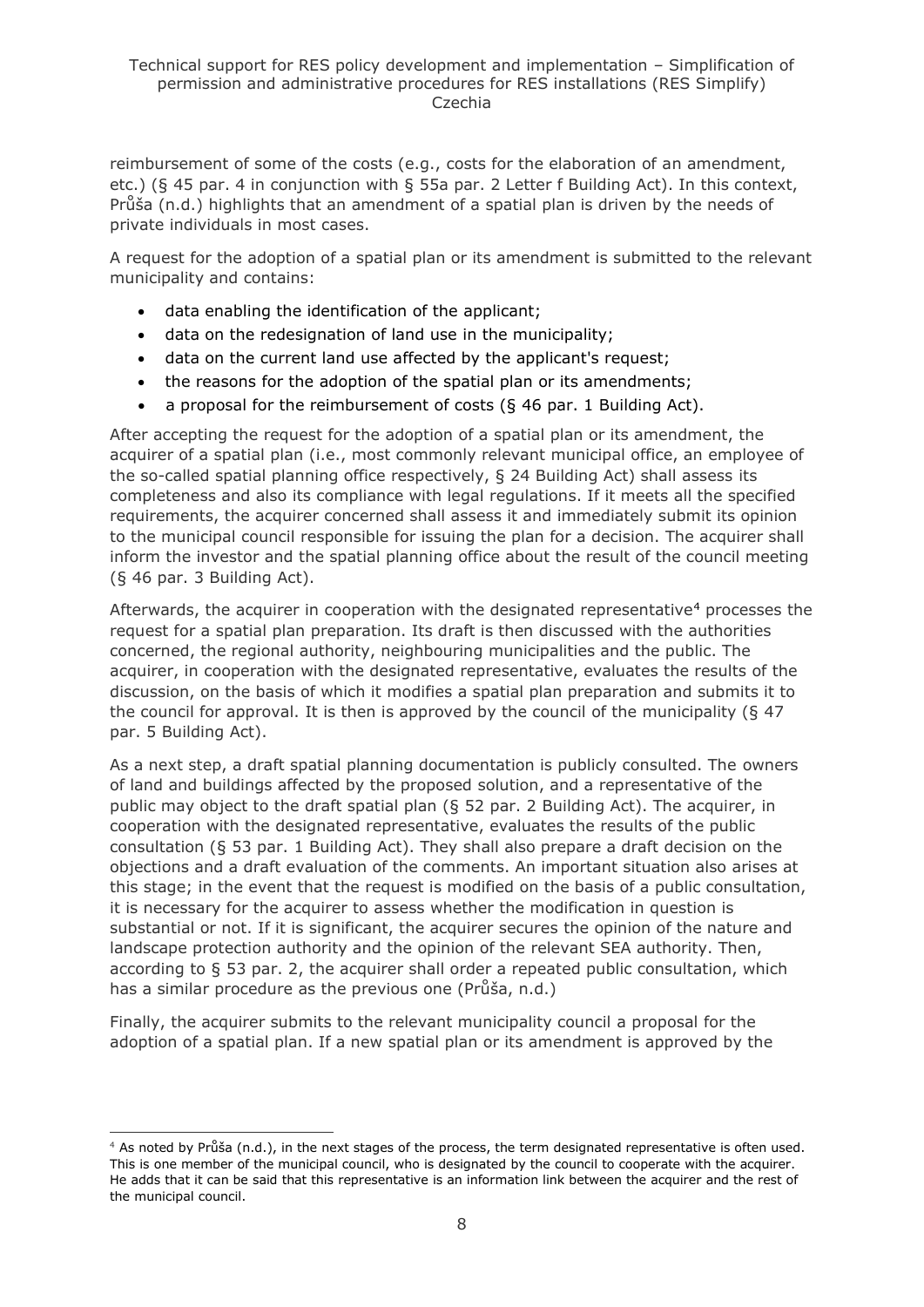council, it must be announced through a public decree (§ 173 par. 1 Administrative Code). No appeal may be brought against it (§ 173 par. 2 Administrative Code).<sup>5</sup>

### **Deadlines**

The provided spatial planning information is valid for 1 year from the date of its issue if the conditions do not change meanwhile (§ 21 par. 3 Building Act).

After accepting the request for the acquisition of the spatial plan or its amendment, in the event of deficiencies, its acquirer shall invite the proposer to eliminate them within a reasonable time. If an investor does not eliminate the deficiencies in the required manner and within the set time limit, the acquirer shall reject the request, notify the investor of this fact and submit information to the municipal council responsible for adopting the plan (§ 46 par. 2 Building Act). There is no deadline for the acquirer's assessment of a spatial plan defined in the law.

If the request meets all the specified requirements, the acquirer concerned shall assess it and immediately (i.e., without undue delay, as soon as possible; it is usually a period of several days, a maximum of weeks) submit its opinion to the municipal council responsible for adopting the spatial plan for a decision. The acquirer shall immediately inform the investor and the spatial planning office about the result of the council meeting (§ 46 par. 3 Building Act).

Afterwards, the acquirer in cooperation with the designated representative processes the request for the assignment of a spatial plan. The draft assignment is then discussed with the authorities concerned, the regional authority, neighbouring municipalities and the public. Within 15 days from the date of its delivery, anyone can submit written comments to the acquirer. Within 30 days of receiving the draft assignment, the authorities concerned and the regional authority, as the superior authority, may file a statement with the acquirer indicating requirements for the content of the plan arising from legal regulations and spatial planning documents. Comments, observations and suggestions made after the above-mentioned deadlines are not taken into account ( $\S$  47 par. 2) Building Act).

The amended and assessed draft of the spatial plan, the assessment of the effects on the sustainable development of the territory, if it is being prepared, and the notice of the public consultation shall be announced by the acquirer through a public decree. The public discussion on the request and evaluation takes place no earlier than 15 days from the date of delivery to the relevant municipality. Anyone can submit their comments no later than 7 days from the date of the public consultation. The acquirer, in cooperation with the designated representative, evaluates the results of the public consultation ( $\S$  53 par. 1 Building Act). There is no deadline given by the law.

Finally, the acquirer submits to the relevant municipality council a proposal for the adoption of a spatial plan. If a new spatial plan or its amendment is approved by the council, it must be announced by a public decree, which takes effect after 15 days of its posting (§ 173 par. 1 Administrative Code). No appeal may be brought against it (§ 173 par. 2 Administrative Code).

<sup>&</sup>lt;sup>5</sup> The full graphic overview of the relevant process steps is available (in Czech) on the following link: [https://www.trebic.cz/assets/File.ashx?id\\_org=16973&id\\_dokumenty=37478](https://www.trebic.cz/assets/File.ashx?id_org=16973&id_dokumenty=37478)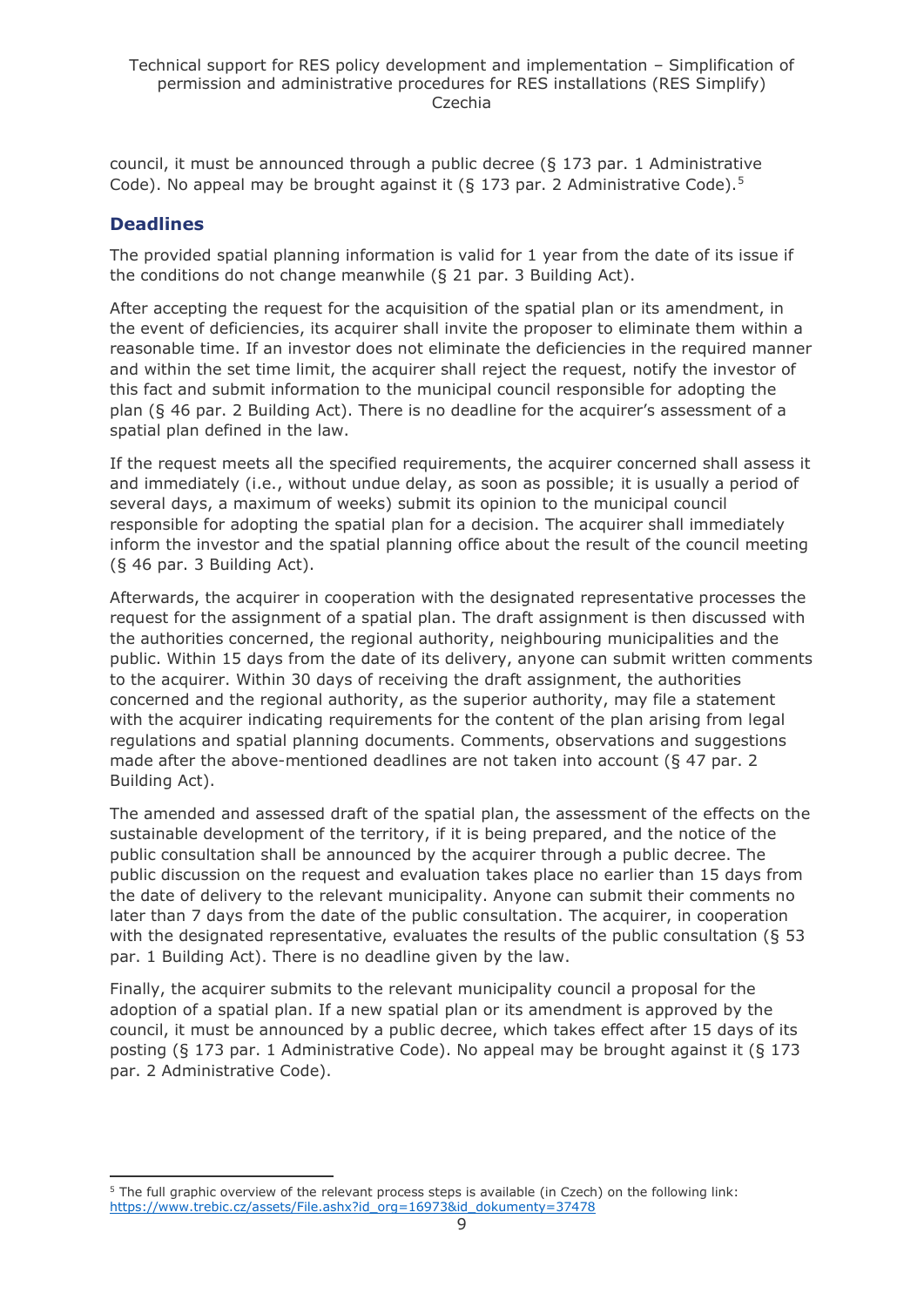### **Detected barriers**

**Restrictive planning documents of Regions.** Strategic planning documents adopted at regional level are assumed to be too restrictive to the development of onshore wind power plants and ground-mounted solar PV. Several regions of Czechia (e.g., The Vysočina, The Ústí) limit the construction of plants in their territory through planning documents called the Principles of Territorial Development (*Zásady územního rozvoje*; so-called ZÚR) even though some of these regions are considered to have an excellent potential for wind or solar harvesting. These strategic documents lay down general rules for the development of the territory and also set development intentions of overriding importance. In some cases, the Territorial Energy Concepts are assumed to limit further RES potential in the country, too (Valach, 2020; ECORYS et al., 2010).

**Strict restrictions in historical and landscape areas.** The installation of PV facilities on historical buildings or in historical areas is too demanding. Taking into account the decision of the National Heritage Institute (*Národní památkový ústav*), it is normally not possible to construct rooftop PV installations on any preserved historic buildings. According to the Building Act, the binding opinions on the issuance of building permits are provided by the protected landscape areas (*CHKO*) and the relevant Monument Care Authorities. One of the respondents highlighted that even small-scale rooftop solar PV installations should not be seen from, e.g., castles. Since such buildings (i.e., national cultural monuments with high level of protection) are normally located at elevated areas, the discussed requirement may be a significant barrier for more rooftop PV in Czech cities. Issues of similar nature may pop up also in case of onshore wind projects when it comes to their visibility. Concerning further barriers relevant for onshore wind energy deployment in Czechia, there is a problem of limited national potential for wind harvesting, since places with favourable wind conditions often lie in national parks or protected landscape areas with strict prohibitions. An exemplary case is the Krkonoše National Park where there is no expert consensus on whether wind projects could be developed there and, if so, under which conditions. Another issue relates to the establishment of a strict boundary where the protected natural area ends and therefore where renewable energy projects (especially onshore wind) might be realised (Valach, 2020; Čech, 2021).

#### **Identified good practice**

No good practice related to this process step was identified.

#### <span id="page-9-0"></span>**2.1.2. Electricity production licence**

#### **Process flow**

#### *License to Conduct Business in the Energy Sector*

In Czechia, persons in the energy sector may conduct business only on the basis of a license granted by the Energy Regulatory Office (ERO). It is required for the operation of electricity generating facilities with over 10 kW of installed capacity used for selfconsumption if it is also connected to transmission or distribution network.<sup>6</sup> The License to Conduct Business in the Energy Sector is issued for the period of maximum 25 years (§ 4 par. 1 Letter a Energy Act).

 $6$  Moreover, it is obligatory for the production of electricity produced in plants with an installed capacity of up to and including 10 kW, intended for the customer's own consumption, if another electricity generation of the licensee is connected at the same offtake point (§ 3 par. 3 Energy Act).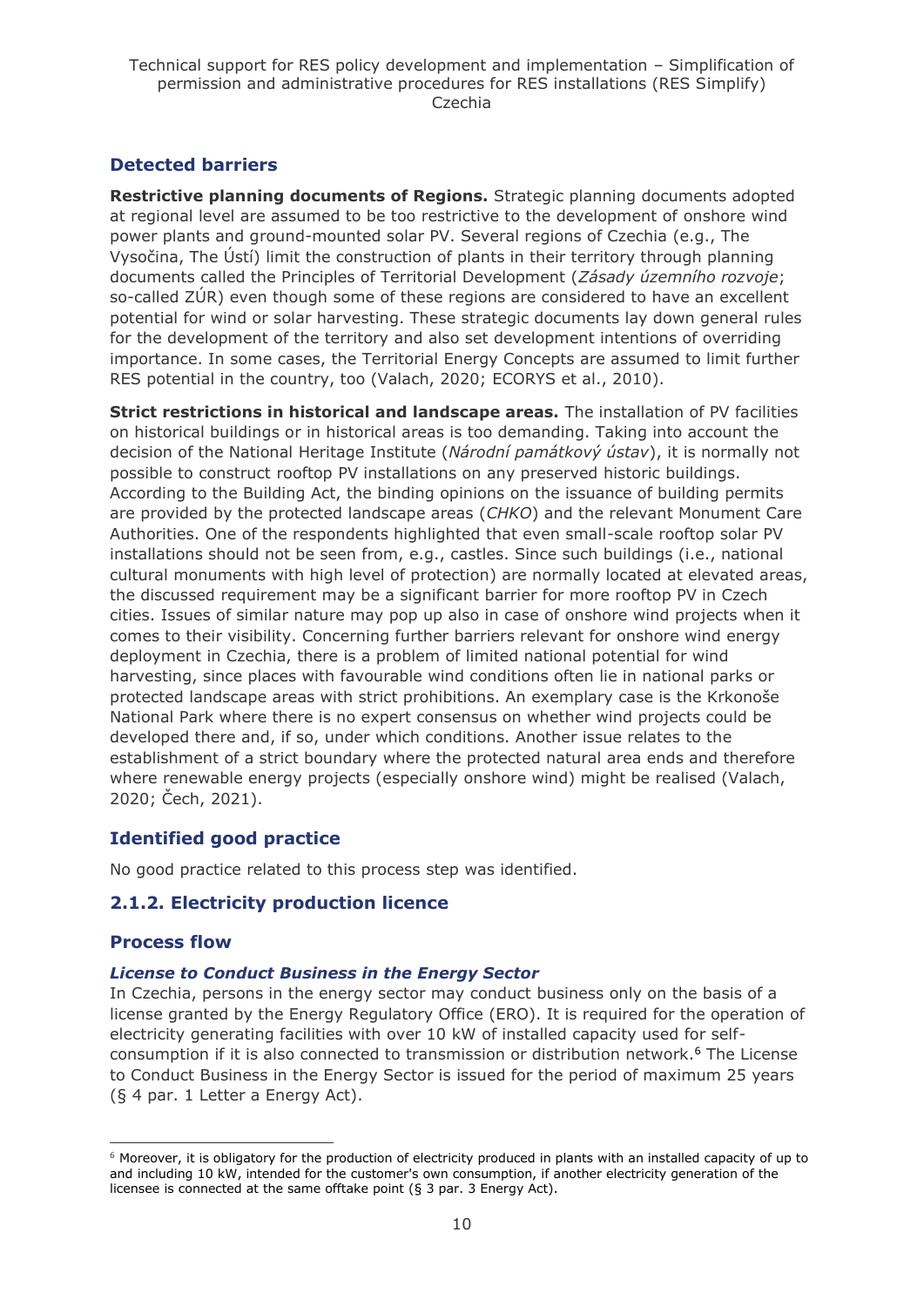Concerning Micro Sources, no license is needed for individual RES-E facilities up to 10 kW since 1 January 2016. In such cases, an operator of RES-E plant may implement it solely on the basis of a concluded grid connection contract, which also entails its connection (§ 28 par. 5 Energy Act). In the case of electricity production from renewable energy sources up to 20 kW, there is no obligation to prove professional competence (§ 5 par. 5 Letter Energy Act). Also, an applicant is not required to prove financial preconditions for the license for electricity generation if the installed electrical power is lower than 200 kW (§ 5 par. 3 Energy Act).

#### **The following process steps apply:**

- 1. **License application:** it is granted upon a written or electronic request. Further documents should be annexed (§ 7 Energy Act).<sup>7</sup>
- 2. **Granting of a license:** the ERO shall decide on the granting of a license on the basis of compliance with the conditions (§ 8 Energy Act).
- 3. **Amendments to the decision to grant a license:** a licensee is obliged to notify the ERO of any changes (§ 9 Energy Act).
- 4. **Termination of a license:** the ERO shall revoke the license if its holder ceased to meet the conditions for granting it, endangers the life, health or property of persons, seriously violates the legislation related to this activity when performing the licensed activity, or applied for its cancellation in writing (§ 10 Energy Act).

#### **Deadlines**

#### *License to Conduct Business in the Energy Sector*

The ERO should issue a decision immediately (i.e., without undue delay, as soon as possible; it is usually a period of several days, a maximum of weeks), within 30 days at the latest. In complicated cases, the period for its decision may be doubled. It then takes another 15 days for the decision to come into force.

As far as legal entities with a registered office outside Czechia are concerned, they must have an organisational unit established in the country. If is not the case, the ERO still decides on the granting of a license, but the applicant must submit a request within 90 days for entry in the Commercial Register, otherwise the validity of the license expires (§ 8 par. 5 and 7 Energy Act; ERO, n.d.).

#### **Detected barriers**

**Owners of PV rooftop installations over 10 kW are obliged to be registered as entrepreneurs.** Installation of small-scale solar PV systems is hampered by several administrative barriers. According to the Czech Energy Law, owners of installations of more than 10 kW must obtain a License to Conduct Business in the Energy Sector. However, when applying for the license, a proof of assigned ID number is one of the

<sup>&</sup>lt;sup>7</sup> If an applicant intends to operate an electricity producing plant (apart from individual small-scale RES-E up to 10 kW as provided above), it should provide the ERO with the following documents: 1. License application form; 2. Proof of assigned ID number (therefore, RES-E operators of over 10 kW must be registered as entrepreneurs usually either in the Commercial or the Trade Register); 3. Data form for information from the Criminal Register; 4. Appointment of the responsible representative and its declaration (if needed); 5. Proof of applicant's professional competence (not required for RES-E up to and including 20 kW of capacity); 6. Form called List of Individual Establishments for electricity generation; 7. Ownership of the construction part of energy facility (i.e., extract from real estate register, etc.); 8. Ownership of equipment; 9. Cadastral map at a suitable scale indicating the location of the establishment; 10. Consent of possible co-owners - original or certified copy; 11. In the case of the right of use (tenancy, loan, sale, other title of use) consent of the owner of the energy equipment with its use for licensed purposes; 12. Demonstration of technical prerequisites (ERO, 2020a).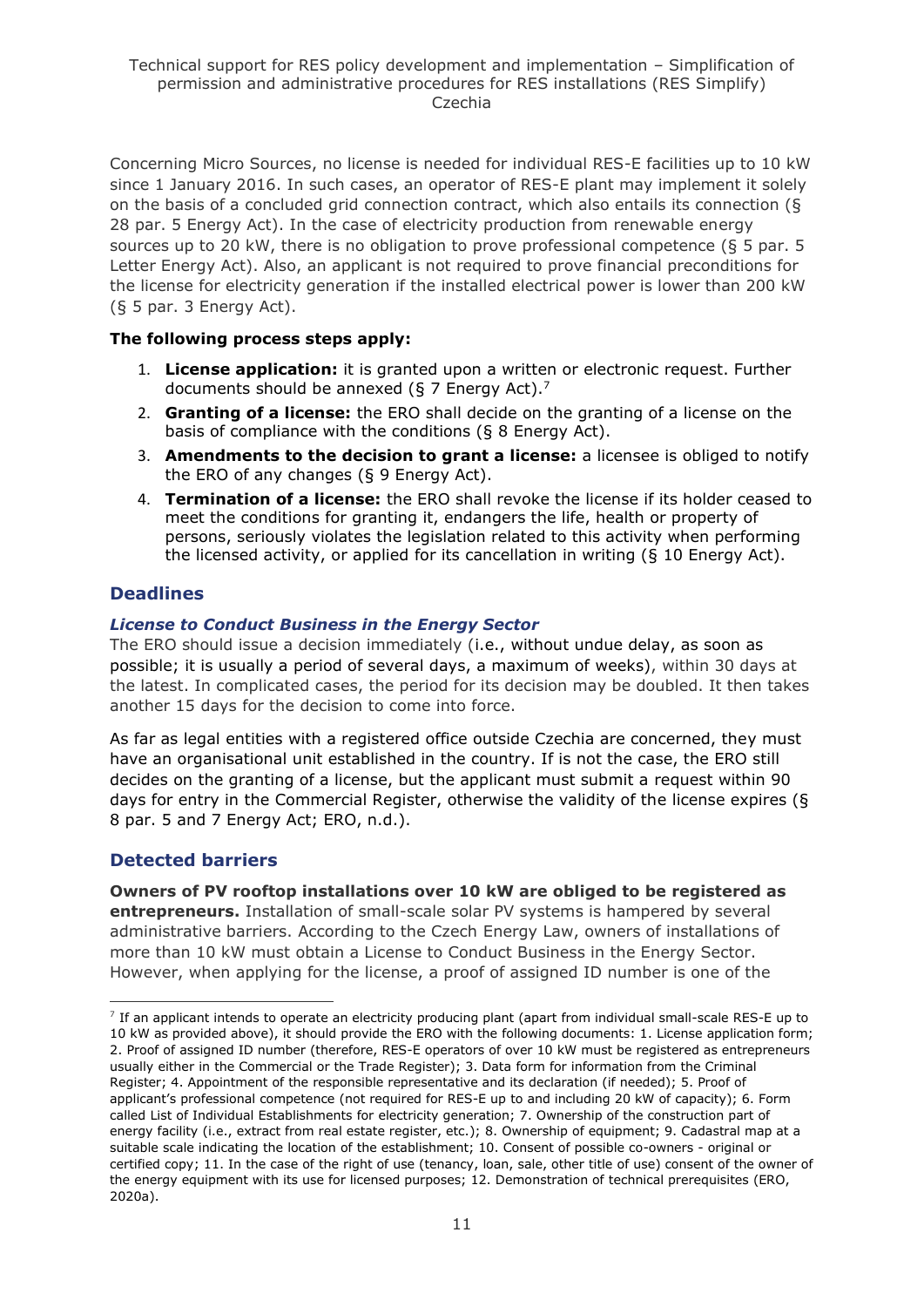documents to be submitted to the ERO. Therefore, RES-E operators of over 10 kW must be registered as entrepreneurs usually either in the Commercial or the Trade Register. According to stakeholders, it represents a serious barrier hindering the deployment of RES prosumers, which discourages potential medium-scale prosumers to install PV systems to cover their energy needs. In their view, this limit should be increased to at least 30 kW or even to 100 kW. Building on the information from April 2020, this should be implemented within a major amendment to the Energy Act (Valach, 2020; Polanecký, 2021; ERO, 2020a).

**Burden of bureaucracy in license obtainment.** In order to obtain a License to Conduct Business in the Energy Sector in Czechia, numerous documents are required by the ERO. For instance, a record from the Business Register, an authorised copy of property record from the Land Register, a VAT registration, an extract from the Trade Register, a copy of the contract with the distributor an extract from the Criminal Register, etc. (§ 5 and § 7 Energy Act; ERO, 2020a). This represents a huge administrative burden for RES investors. An exception applies solely to individual small-scale renewable energy installations (so-called Micro Sources) producing electricity up to 10 kW of installed capacity, intended for self-consumption. No license is required also in the case that a plant is used only for self-consumption which is not connected to the transmission or distribution system (Valach, 2020).

**Energy Regulatory Office's delays not penalised.** An application for the License to Conduct Business in the Energy Sector is usually submitted by a PV system installer. Natural persons have to pay the administration fee of CZK 1,000 (EUR 38.20)<sup>8</sup> for installations of 10 kW up to and including 1 MW of installed capacity. The ERO should issue a decision immediately, within 30 days at the latest. In complicated cases, the period for its decision may be doubled. It then takes another 15 days for the decision to come into force. However, there are no penalties, if the Energy Regulator issues a decision with a delay. In Czechia, it is common practice that the ERO postpones its decisions. This used to happen also in crucial cases, e.g., when the amount of a grant is subject to the ERO's decision (Valach, 2020).

#### **Identified good practice**

No good practice related to this process step was identified.

#### <span id="page-11-0"></span>**2.1.3. Administrative authorisation**

#### **Process flow**

#### *Environmental Impact Assessment (EIA)*

The EIA process precedes the acquisition of zoning and construction permits.<sup>9</sup>

When it comes to solar PV plants, they fit into the definition of Item No. 7 of the Annex No. 1 of the EIA Act since they are defined as industrial installations for the production of electricity. If an investor intends to implement such a plant, it must go through a screening procedure (i.e., not directly through a mandatory environmental impact assessment process, so-called full EIA) under the EIA Act only if the capacity of the

<sup>&</sup>lt;sup>8</sup> Exchange rate from 27.02.2021: EUR  $1 = \sim$  CZK 26.17 (www.xe.com).

<sup>9</sup> As clarified by Kuk (2011), individual permitting processes may be also merged into one procedure in order to eliminate duplicate procedures. Therefore, it possible to combine the EIA process with zoning procedures. The other option is a joint zoning and construction also associated with the EIA. Kuk (2011) reminds that the use of the mentioned joint procedures is not obligatory and each investor chooses whether it prefers either joint procedures or separate ones. In order to maintain the overview of all relevant process steps in the report, the individual procedures are described.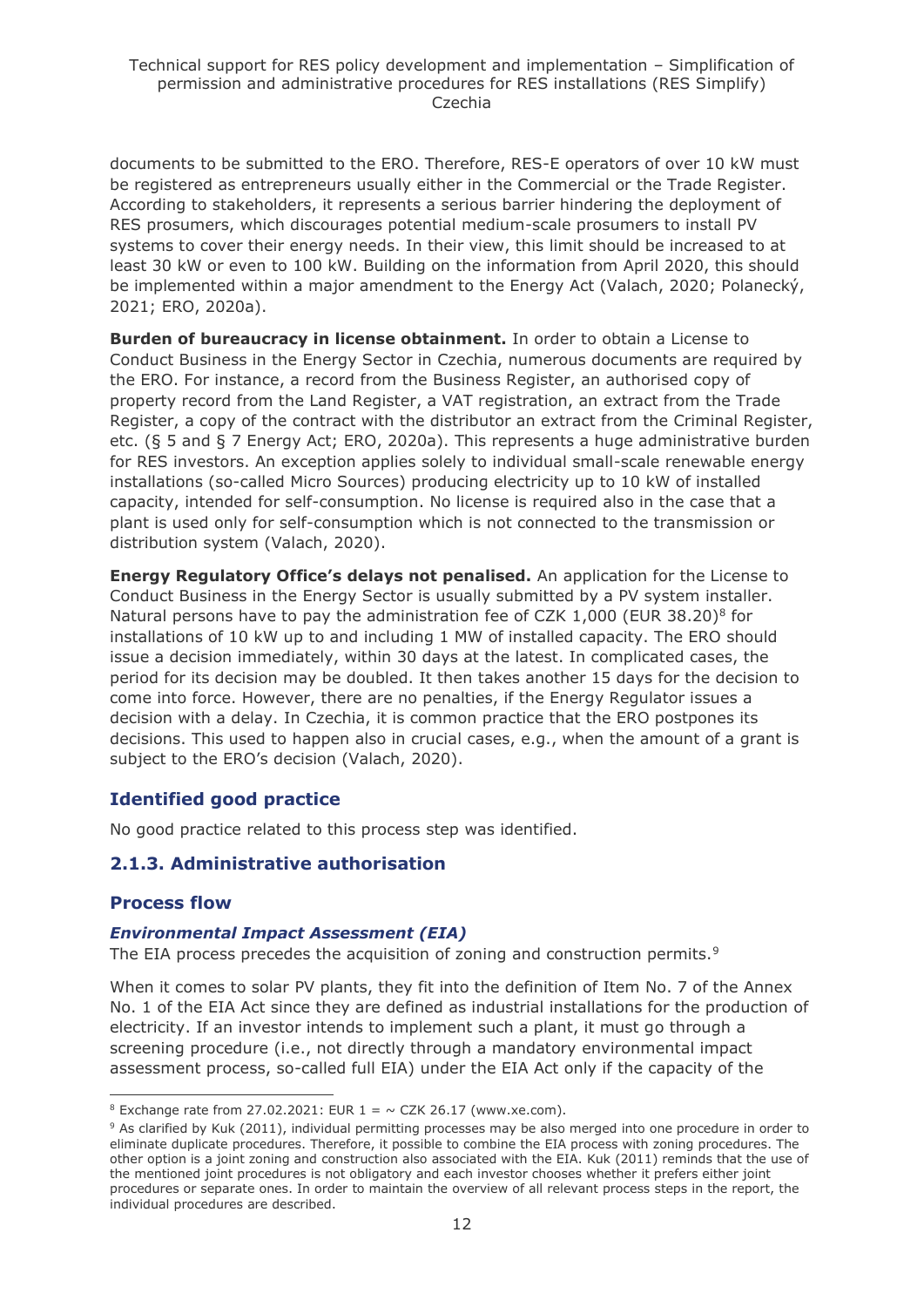intended plant equals or is higher than 50 MW. As the MoE (2018) itself states, because of the relatively high defined electrical output, it should be done so only in exceptional cases (there has been no solar PV plant of such capacity built in Czechia yet).

Onshore wind power plants with a mast heigh of 50 m and more are also subject to a screening procedure led within the EIA process (Annex No. 1 Item No. 7 EIA Act). Although the definition of the industrial installations for the electricity production fits wind plants well, the aforementioned limit of 50 MW does not apply and only the mast heigh is relevant for their consideration in general terms (MZP, 2018b).

To sum up, neither solar PV nor onshore wind power plants are obligatory assessed (i.e., a full EIA is legally required), but only the projects over the aforementioned capacities must go through the so-called mandatory screening procedure. If it is decided under the screening procedure that a project should be assessed, the full EIA follows. As explained below, it may be, however, still decided that a certain renewable energy project under the above-defined capacities will be subject of the EIA procedure (§ 4 par. 1 Letter d EIA Act).

Costs related to the EIA, with the exception of costs for public consultation and publication, shall be borne by a RES investor.

#### **The following process steps apply:**

First of all, a RES investor shall submit a notification of the project to the competent authority. In the first instance, the competent regional authorities (i.e., regional office), in whose territorial administrative district the project is planned, ensure the assessment of planned projects. If it effects more regions, the MoE decides which one will assess it.

If a project intention does not exceed the aforementioned thresholds, a RES investor may still be obliged to submit the notification (there is a standard form)<sup>10</sup> either in paper (one copy) or electronically ( $\S 6$  EIA Act).<sup>11</sup> On the basis of the submitted notification, the competent authority notifies an investor whether the planned project will be subject to a screening procedure and publishes such notice online. When deciding upon it, the relevant regional office should take into account the criteria on the project characteristics, its location, and its expected impact on the population and the environment, given in the Annex No. 2 of the EIA Act on Criteria for a Screening Procedure.

In the case a project intention exceeds the above-provided limits (i.e., an obligatory screening procedure), a project intention submitted to the authority must entail information on a RES investor, planned project, data on the state of the environment in the territory concerned, data on possible significant effects on public health and the environment, etc. However, if a project intention is not subject to the EIA beyond the borders of Czechia, or no major environmental impact on sites of European importance or bird areas is envisaged, instead of the notification itself, an investor may directly submit a documentation of the project impacts on the environment (§ 6 par. 5 EIA Act).

The second step is a screening procedure. It is carried out by the competent regional office as defined by the EIA Act. In the end of the screening procedure, the authority

10

[https://www.zakonyprolidi.cz/disk/cs/file/2001/2001c040z0100\\_2007c069z0216p001u001\\_2015c019z0039\\_20](https://www.zakonyprolidi.cz/disk/cs/file/2001/2001c040z0100_2007c069z0216p001u001_2015c019z0039_2017c111z0326.pdf) [17c111z0326.pdf](https://www.zakonyprolidi.cz/disk/cs/file/2001/2001c040z0100_2007c069z0216p001u001_2015c019z0039_2017c111z0326.pdf)

 $11$  Only if a project intention reaches at least 25% of the relevant limit value (i.e., either 50 MW or 50 m), is located in a specially protected area or its protection zone pursuant to the Nature and Landscape Protection Act and the competent authority stipulates that it is subject to a screening procedure (§ 4 par. 1 Letter d EIA Act).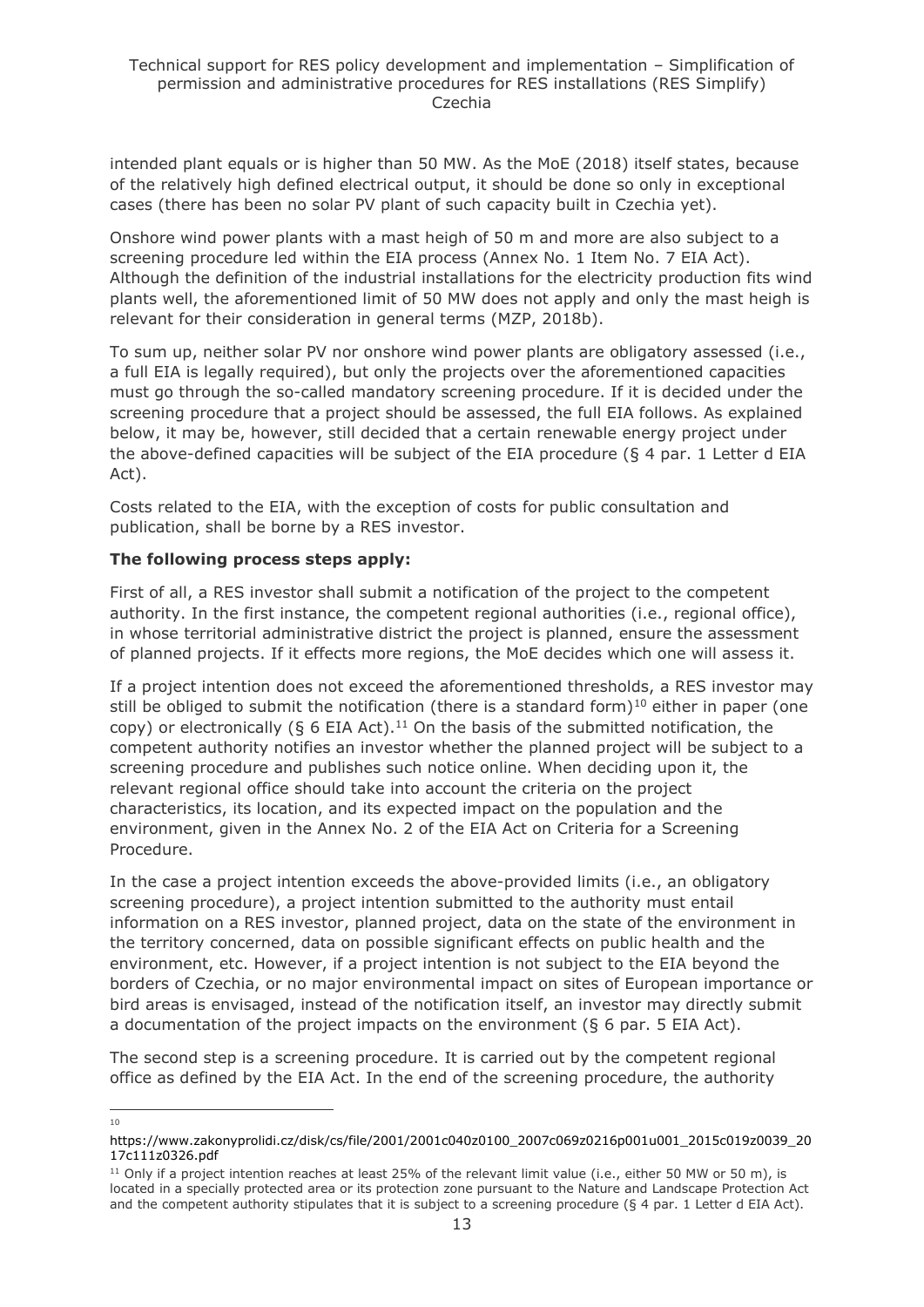issues a decision whether the project will be subject of the EIA process. The RES investor and the public concerned shall have the right to appeal against the decision. The public concerned may challenge the substantive or procedural legality of this decision in court (§ 7 par. 9 EIA Act).

As a third step and if it has been decided that the project should be assessed, an investor should prepare the full project documentation in line with the Annex No. 4 of the EIA Act. The general public, the interested third parties<sup>12</sup>, and the institutions and authorities concerned may comment on the project documentation in writing. The competent authority shall forward the comments received to the EIA processor (§ 8 par. 4 EIA Act).

As a next process step, the authority shall commission an authorised person to process an EIA assessment (i.e., an EIA processor), which content is defined in the Annex No. 5 of the EIA Act (§ 9 par. 1 and par. 2 EIA Act). The processor shall prepare the assessment based on the documentation and the statements submitted, taking into account the conclusions from the public consultation, if any. The RES investor is obliged to provide to the EIA processor with the documents that were used for processing the documentation and other data necessary for the elaboration of the EIA assessment (§ 9 par. 6 EIA Act).

Finally, a binding opinion on EIA of project implementation should be issued by the relevant authority. The opinion is the basis for issuing a decision in subsequent proceedings.

#### *Zoning and construction proceedings*

The result of the EIA procedure (if any) is the basis for issuing a decision in follow-up zoning and construction proceedings.

According to § 103 par. 1 Letter e No. 9 of the Building Act, neither a building permit nor a building notice (notification) is required for electricity producing installations with the total capacity of up to and including 20 kW. This applies to small-scale solar PV plants as well as onshore wind power plants.

As argued by Matajs (2020a), rooftop solar PV panels' placement intended for selfconsumption is not considered an electricity producing facility, but only a technical equipment of the building. Therefore, none of the aforementioned authorisations is required for such building alterations, i.e., installations of small-scale rooftop PV panels on buildings (§ 79 par. 5 Building Act). This, however, applies only if the alterations are in line with  $\S$  103 par. 1 Letter d of the Building Act.<sup>13</sup> Matajs (2020a) adds that in case that solar PV panels placed on a roof are higher than the building itself at any point, the construction procedure should (probably) take place.<sup>14</sup> Also, another exception is installations implemented in some areas of interest, for instance, in a landscape monument zone or in a protected area when relevant authorities provide binding opinions on all construction activities (if the relevant authority has not taken a general opinion on a valid zoning plan yet) (§ 4 par. 2 Building Act). When it comes to rooftop solar PV systems of over 20 kW of installed capacity which are not considered a technical

 $12$  Defined either as a person who may be affected by a decision taken in subsequent proceedings in his rights or obligations, or a legal entity of private law whose subject is the protection of the environment or public health (§ 3 Letter i EIA Act).

<sup>&</sup>lt;sup>13</sup> The following conditions must be (and are almost always) also met: building modifications do not interfere with the load-bearing structures of the building, the appearance of the building and the way the building is used do not change, no EIA was required according to the EIA Act, the implementation cannot adversely affect the fire safety of the building, and the building is not a cultural monument.

<sup>&</sup>lt;sup>14</sup> Please see the barrier called Diverse interpretations of the Building Act and related regulations in section 2.1.3. for more information.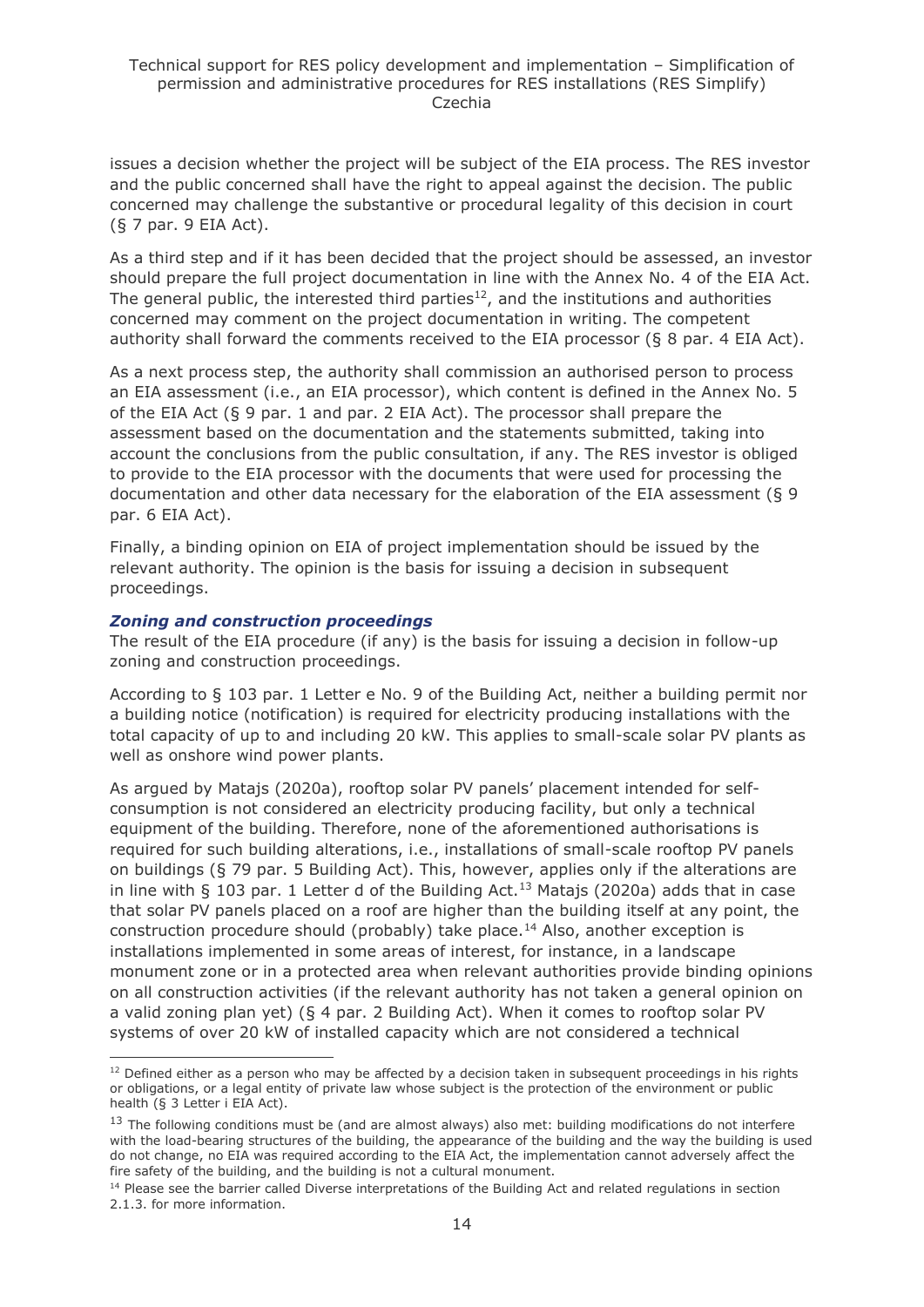equipment of the building, a zoning permit as well as a building permit is required. As far as solar PV ground-mounted plants are concerned, analogous criteria apply (Matajs,  $2020a$ ).<sup>15</sup> In the case of onshore wind power plants, the aforementioned conditions also apply.

Regarding RES-E plants which obligatory undergo zoning and construction proceedings, they may be also approved through a joint permit and must be in line with spatial planning documentation (MoRD, 2019).

Besides, the Civil Aviation Authority (CAA) and the Ministry of Defence (MoD) obligatory comment on buildings or facilities of 75 m and more height above the ground, and also buildings or facilities of height of 30 m or more located on natural or artificial ridges which protrude 75 m and above the surrounding landscape. It also gives a consent on equipment which may endanger the safety of air traffic or interfere with the operation of airborne instruments and air security devices (incl. wind plants which are explicitly mentioned) (§ 41 par. 1 Letter a-c Civil Aviation Act). Therefore, apart from protection zones, the approval of the CAA and the MoD is also required for placing onshore wind power plants which meet the above-mentioned criteria (§ 37 Civil Aviation Act).

#### **The following process steps apply:**

#### Zoning proceedings

Placing of constructions or facilities, their changes, changing the influence of their use in the territory, changing the use of the territory and the protection of important interests in the territory can only be based on a zoning decision (or a zoning consent) (§ 76 Building Act). By the zoning decision the competent building office approves the proposed project, defines the land for its realisation, eventually stipulates conditions for dividing or consolidating the land, and sets conditions for land use and protection, conditions for further preparation and realisation of the plan, especially for project preparation, etc. (§ 92). The zoning decision is issued by the competent building authority (i.e., a building office) on the basis of zoning proceedings (§ 84 par. 1 Building Act). Within them, the building authority assesses whether the applicant's project intention is in accordance with the requirements, especially with general requirements for the use of the territory concerned (§ 90 par. 1 Letter a Building Act). The basic prerequisite for the placement of buildings is the compliance with land-use planning documentation, with the objectives and tasks of land-use planning, especially with the character of the area and with the requirements for the protection of architectural and urban values in the area.

Apart from an application for a zoning decision<sup>16</sup>, an applicant must deliver further documents to the relevant building office. If the application does not contain the required details, the building authority shall invite the applicant to complete it and shall suspend the proceedings; it shall be notified only to the applicant. The proceedings are stopped due to failure to eliminate the defects of the application. If the application for the issuance of a zoning decision is not accompanied by the required documentation or if it is not processed by the designer, the building authority does not discuss such an application and stops the proceedings (§ 86 par. 4 Building Act).

<sup>&</sup>lt;sup>15</sup> In August 2019, the Department of Building Regulations of the Ministry of Regional Development (MoRD, 2019) issued a publication called PHOTOVOLTAICS: Methodological Tool for the Location, Permitting and Use of Photovoltaic Buildings and Equipment. The publication scrutinises relevant zoning and building procedures concerning various types of solar PV plants and their placing in the country in great detail.

<sup>&</sup>lt;sup>16</sup> The template for the application for a zoning decision, including the required annexes is provided in the Annex No. 1 of the Decree on Territorial Decision-making.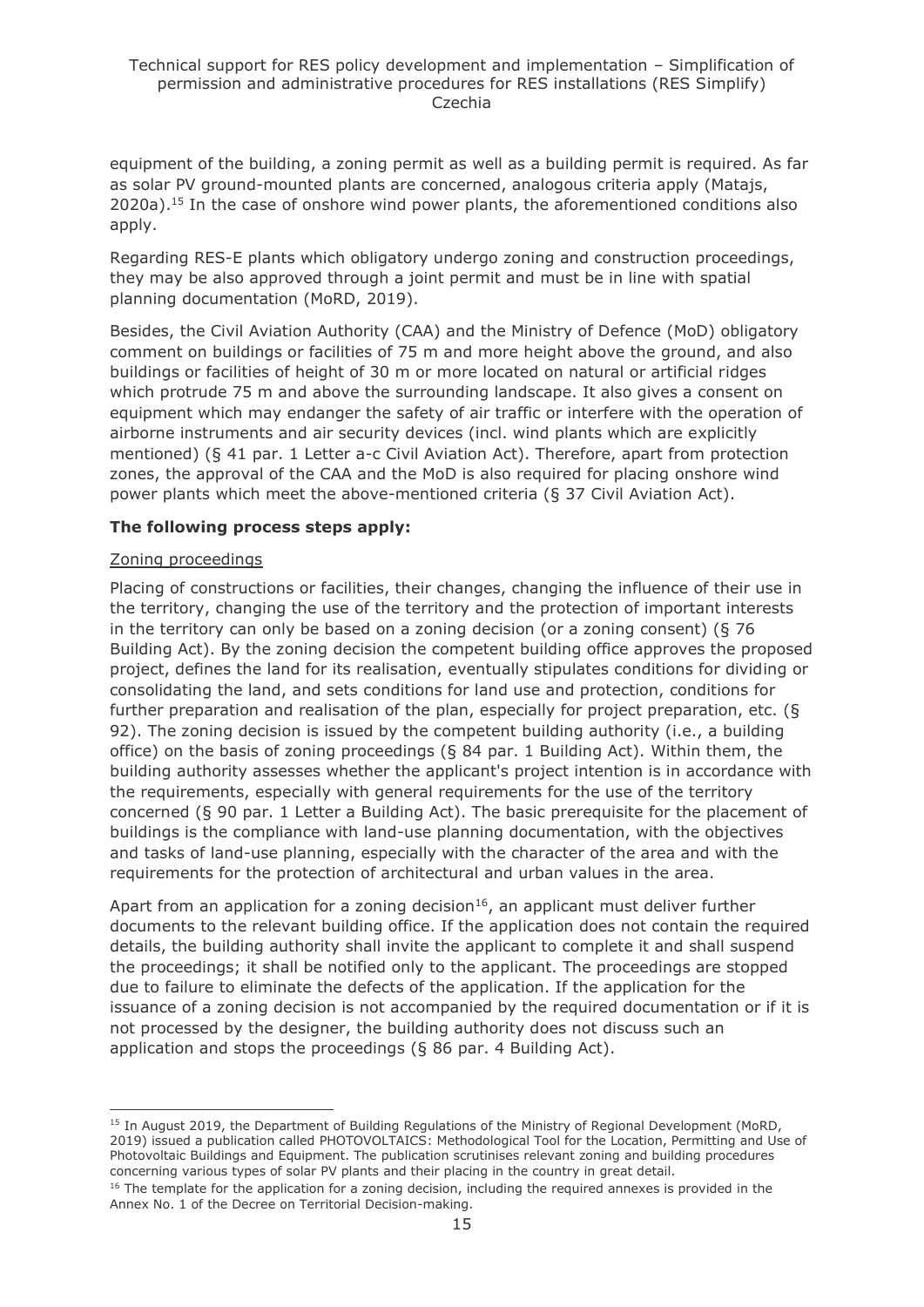The relevant building authority shall announce the commencement of a zoning procedure and shall order an oral consultation to consider the application and, if appropriate, combine it with an on-site inspection. The building authority may refrain from the consultation if it is well aware of the conditions in the territory and the application provides a sufficient basis for the assessment of the plan (§ 87 par. 1 Building Act). In the case of projects located in an area in which a zoning plan has not been issued yet, the building authority always orders a public consultation.

#### Construction proceedings

Generally, building permits are required for constructions of all kinds regardless of their technical construction, purpose and duration (§ 108 par. 1 Building Act).

An application for a building permit shall contain information about the builder, the land, basic information on the desired project intention, its scope and purpose, method and time of execution, etc. The applicant shall attach to the application addressed to the relevant building office also the documents provided in § 110 par. 2 of the Building Act, e.g., a zoning decision (if required).<sup>17</sup> The building authority examines the submitted application and the attached documents. If the application does not contain required details, the building authority requests the builder to complete it and suspends the proceedings (§ 111 par. 3 Building Act).

As a next step, the relevant building authority shall notify the parties known to it and the authorities concerned of the commencement of the construction proceedings before the oral consultation, which shall be combined with an on-site examination, if appropriate. At the same time, it shall draw the attention of the institutions and parties concerned to the fact that they may raise binding observations and objections or evidence at the latest at the consultation, otherwise they will not be taken into account ( $\S$  112 par. 1 Building Act). The building authority may waive the on-site inspection, or even the oral consultation, if it is well aware of the conditions of the construction site and the application provides a sufficient basis for the assessment of the proposed construction and the determination of conditions for its implementation.

In the building permit, the building authority shall specify the conditions for the execution of the construction and, if necessary, for its use (§ 115 par. 1 Building Act). In the case of a building containing technological equipment for which it is necessary to verify the suitability for safe use, compliance with the conditions of the building permit or others, the building authority may impose a trial operation within the building permit. In this case, the building authority discusses the duration of the trial operation with a RES investor in advance (§ 115 par. 2 Building Act).

Finally, after the delivery of the investor's request to issue an occupancy permit<sup>18</sup>, the building authority shall set the deadline for the final inspection of the construction and at the same time state which documents it shall submit (§ 122 par. 2 Building Act). If the application is complete and the building is implemented in line with the documents provided and relevant regulations, the responsible building office issues the occupancy permit (§ 122 par. 3 of the Building Act). It serves as a proof of the right to use a building and is issued by the building authority that had issued the building permit.

#### *State Authorisation for the Construction of Electricity Plant*

From 1 January 2016, if an investor aims to construct an electricity producing facility of 1 MW and more of installed capacity, the State Authorisation for the Construction of

<sup>17</sup> [https://www.zakonyprolidi.cz/disk/cs/file/2006/2006c163z0503\\_2018c033z0066p009u001.pdf](https://www.zakonyprolidi.cz/disk/cs/file/2006/2006c163z0503_2018c033z0066p009u001.pdf)

<sup>18</sup> [https://www.zakonyprolidi.cz/disk/cs/file/2006/2006c163z0503\\_2018c033z0066p012u001.pdf](https://www.zakonyprolidi.cz/disk/cs/file/2006/2006c163z0503_2018c033z0066p012u001.pdf)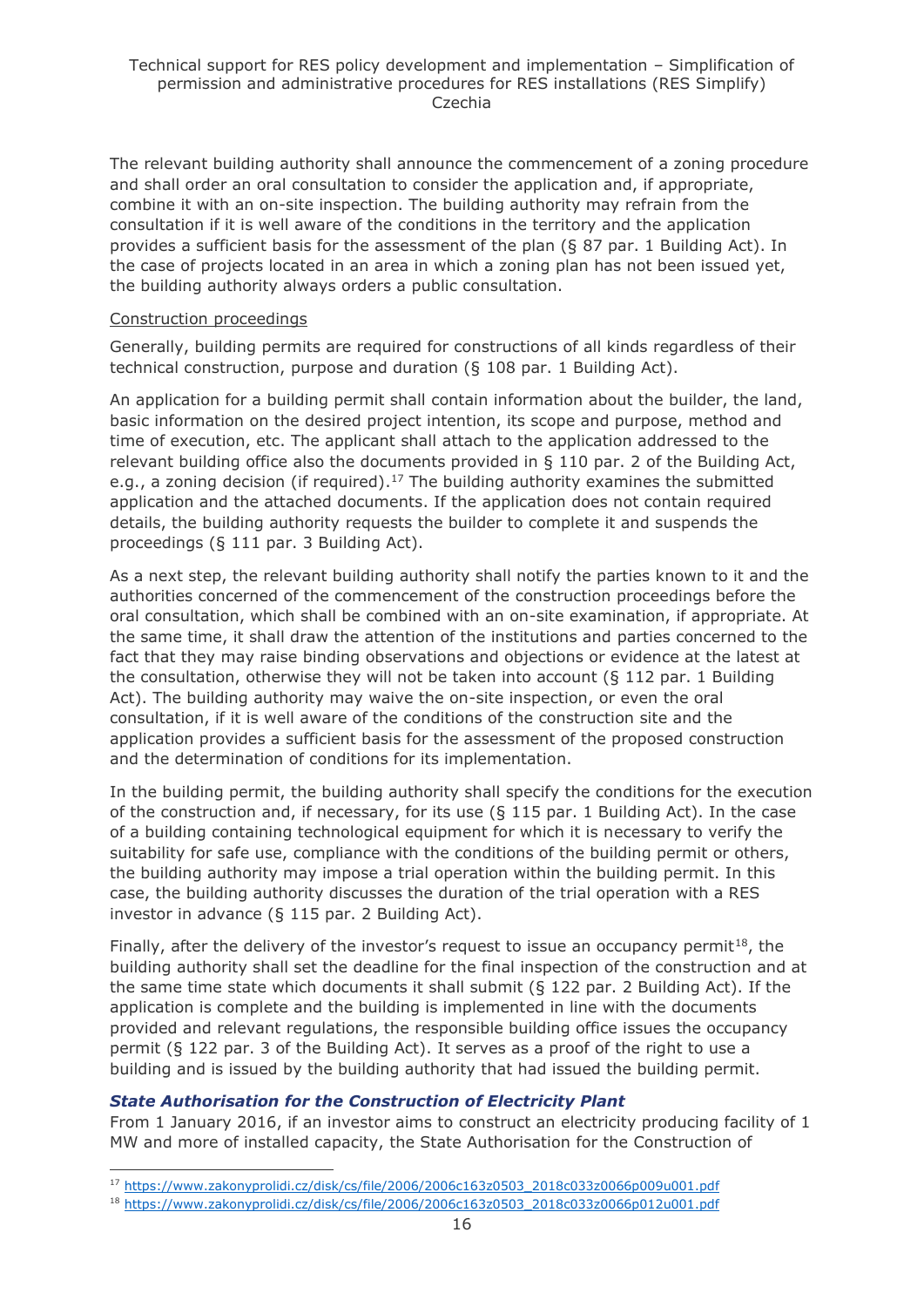Electricity Plant is required. Until the end of 2015, such authorisation used to be necessary for all electricity installations with 100 kW and more (MPO, 2020).

The Ministry of Industry and Trade (MPO) decides on the basis of a written application. In order to issue the authorisation, the MPO must ensure that the planned plant is in line with overarching strategic documents such as the State Energy Concept, the National Renewable Energy Action Plan, and the Raw Materials Policy of the State (§ 30a par. 3 Energy Act).

#### **The following process steps apply:**

- 1. Application: it must include details on the planned investment.<sup>19</sup>
- 2. Decision to grant authorisation issued by the MPO: it specifies some basic details (e.g., electricity generation, installed capacity, type of generation, information on location, data on energy sources used, etc.).
- 3. Termination: if an applicant does not request the issuance of a zoning decision in the given period, the authorisation terminates. The MPO cancels the authorisation in the case of serious non-compliance with the conditions set within the authorisation, or at the request of its holder.

The MPO keeps the database of the authorisations granted ( $\S$  30c par. 5 Energy Act).<sup>20</sup> The authorisation can be transferred to another person only with the MPO's consent.

Regarding grid connection, it is worth noting that the obtaining of an authorisation does only mean that a RES investor can realise its project, but it still must obtain a consent to be connected to the grid from relevant DSO. It must be also highlighted that § 30a par. 5 of the Energy Act explicitly states that the authorisation is not the basis for issuing a zoning decision, building permit or other decision under the Building Act.

### **Deadlines**

#### *Environmental Impact Assessment (EIA)*

On the basis of the submitted notification, the competent authority notifies an investor within 15 days whether the planned project will be subject to a screening procedure and publishes such notice online. The general public, the interested third parties, and the authorities concerned may send a written statement on project notifications to the respective regional office within 30 days of the date of publication of the information on the notification. If the project intention should not be assessed, an appeal may be submitted within 15 days. Observations sent after the deadline shall not be taken into account by the competent authority (§ 6 par. 8 EIA Act).

 $19$  A written application must include the following details: 1. a schedule for the preparation of the construction, including the expected dates for issuing a decision on the location of the construction, building permit, connection to the transmission system or electricity distribution system, or commencement of trial operation and building approval; 2. basic data on the plant, including installed capacity, and type of generation; 3. the expected location of the plant; 4. data on fuel or other energy sources used; 5. statements of the TSO or DSO on the provision of system services and on the impact on the safety and reliability of the operation of the electricity system, including the date and conditions of connection; 6. data on the electricity plant and on the expected annual use of the installed capacity; 7. the statement of the market operator on the influence of electricity generation; 8. energy assessment pursuant to the Energy Management Act in the case of electricity generation with a total heat input of more than 20 MW, with the exception of electricity generation with an annual operation of less than 1500 hours per year and nuclear power plants (§ 30b par. 1 of the Energy Act). In the case of electricity producing plants with the capacity of 200 kW and more, also further documents are required (ERO, 2020b).

<sup>20</sup> [https://www.mpo.cz/cz/rozcestnik/ministerstvo/aplikace-zakona-c-106-1999-sb/informace-zverejnovane](https://www.mpo.cz/cz/rozcestnik/ministerstvo/aplikace-zakona-c-106-1999-sb/informace-zverejnovane-podle-paragrafu-5-odstavec-3-zakona/seznam-vydanych-platnych-rozhodnuti-o-udeleni-statni-autorizace-na-vystavbu-vyrobny-elektriny--253777/)[podle-paragrafu-5-odstavec-3-zakona/seznam-vydanych-platnych-rozhodnuti-o-udeleni-statni-autorizace-na](https://www.mpo.cz/cz/rozcestnik/ministerstvo/aplikace-zakona-c-106-1999-sb/informace-zverejnovane-podle-paragrafu-5-odstavec-3-zakona/seznam-vydanych-platnych-rozhodnuti-o-udeleni-statni-autorizace-na-vystavbu-vyrobny-elektriny--253777/)[vystavbu-vyrobny-elektriny--253777/](https://www.mpo.cz/cz/rozcestnik/ministerstvo/aplikace-zakona-c-106-1999-sb/informace-zverejnovane-podle-paragrafu-5-odstavec-3-zakona/seznam-vydanych-platnych-rozhodnuti-o-udeleni-statni-autorizace-na-vystavbu-vyrobny-elektriny--253777/)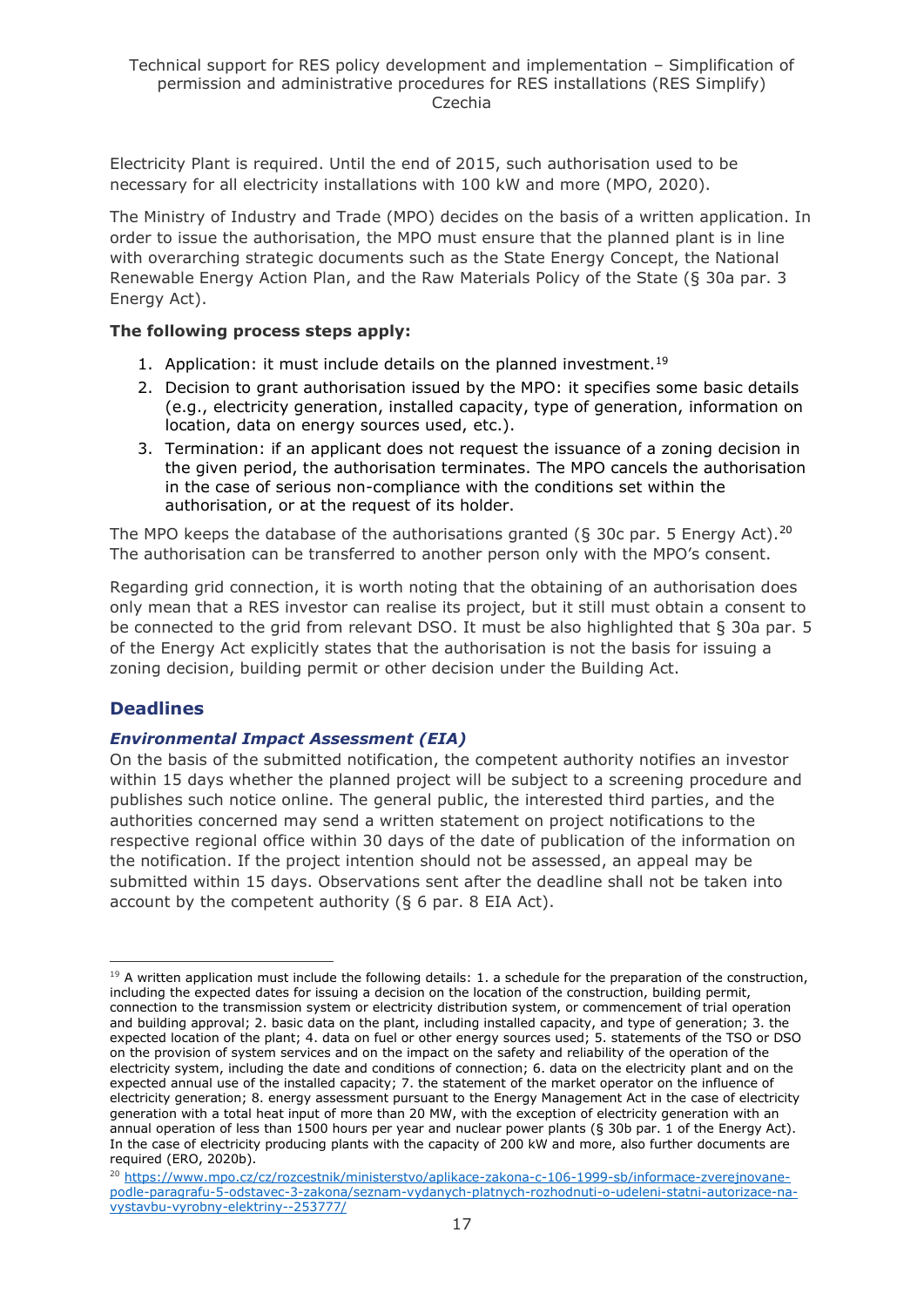If the competent authority concludes that the project documentation does not contain the required details, it shall return it to the RES investor within 10 working days of the day on which it was received. The general public, the interested third parties, and the institutions and authorities concerned may comment on the project documentation in writing within 30 days of its publication. Comments sent after the deadline shall not be taken into account by the competent authority. Upon expiry of the period, it shall forward the comments received without delay to the EIA processor (§ 8 par. 4 EIA Act). The competent authority may, on the basis of the comments received or on the recommendation of the EIA processor, but no later than 40 days from the day when the project documentation was delivered to the EIA processor, return the documentation to the RES investor for its revision or supplementation. If the supplemented or revised documentation is not submitted within 3 years from the date of its return, the competent authority shall terminate the assessment (§ 8 par. 5 EIA Act).

In the end of the screening procedure, the authority issues a decision whether the project will be subject to the EIA process. The RES investor and the public concerned shall have the right to appeal against the decision. In such cases, the relevant court shall decide on an appeal against the decision issued in the screening procedure within 90 days after the appeal has been received by the court ( $\S 7$  par. 10 EIA Act). The screening shall be completed by the competent authority no later than 45 days from the date of publication of the information on the notification. In justified, particularly complex cases, this period may be exceeded, but by no more than by another 25 days (§ 7 par. 4 EIA Act).

The RES investor is obliged to provide the EIA processor with the documents within 5 working days from the date of receipt of the request  $(8, 9, 9)$  par. 6 EIA Act). The competent authority shall set a time period for the submission of the EIA, which may should be no longer than 60 days from the date on which the documentation, including all comments received, was delivered to its processor. This period may be extended by the competent authority at the EIA processor's request only in justified, particularly complex cases, but for a maximum of another 20 days (§ 9 par. 3 EIA Act). Also, there is another time limit for its commenting set at 30 days.

The authority should issue a binding opinion within 30 days from the date of receipt of the assessment (§ 9a par. 1 EIA Act). The binding opinion is valid for 7 years from the date of its issue. At the request of the investor, it shall extend the validity of the opinion by 5 years, even repeatedly (§ 9a par. 4 EIA Act). No later than 90 days before the request for a follow-up procedure is lodged, but no later than on the day the request for a follow-up procedure, the RES investor shall submit to the issuing competent authority the documentation for these procedures, including a full description of any changes from the project intention on which the binding opinion was issued (§ 9a par. 6 EIA Act).

#### *Zoning and construction proceedings*

#### Zoning proceedings

Notice of the oral consultation shall be given at least 15 days in advance. If the building authority refrains from the oral consultation, it shall set a time limit within which the parties to the proceedings may raise objections and the authorities concerned may make binding opinions; this period may not be less than 15 days (§ 87 par. 1 Building Act). The holding of a public consultation shall be announced to the public by a public decree, which must be posted at least 30 days in advance. During this time, the building authority must allow everyone to inspect the documents for issuing the decision (§ 87 par. 2 Building Act). Also, with regard to the public participation, its comments must be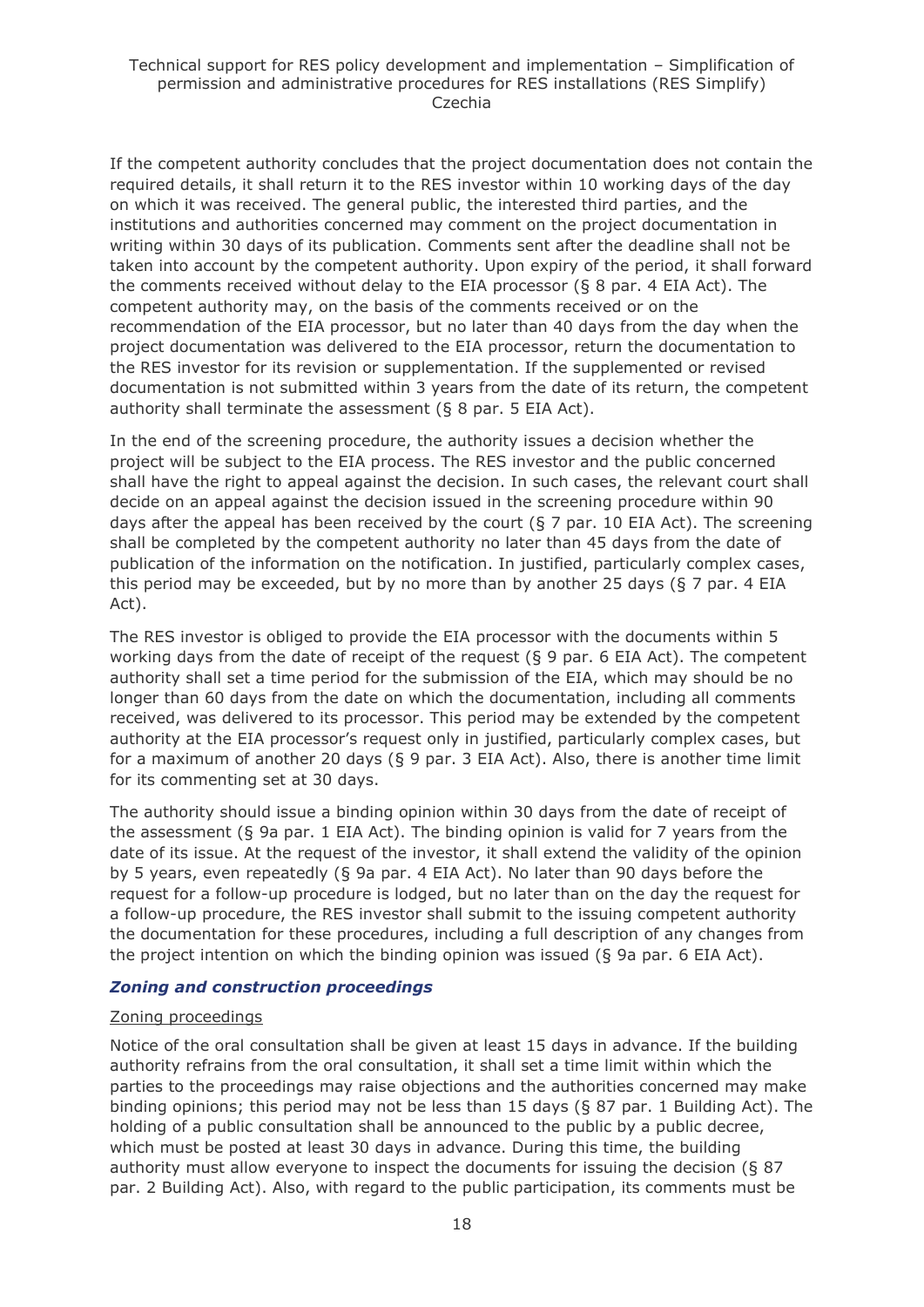submitted at the latest at the consultation; otherwise, they are not taken into account. If the consultation is waived, the public's comments must be submitted within the prescribed period; otherwise, they are not taken into account (§ 89 Building Act).

In simple matters, in particular if a decision can be made on the basis of documents submitted by the applicant, the building authority shall decide without undue delay, but no later than within 60 days from the date of commencement of the zoning procedure; in particularly complex cases (incl. full EIA), the building authority shall take a decision within a maximum period of 90 days (§ 87 par. 4 Building Act).

The zoning decision on the location of the building, change of land use, etc., is valid for 2 years from the date since it has come into force (in special cases the period may be extended up to 5 years) (§ 93 par. 1 Building Act). The same deadlines apply for the joint permits (§ 94p par. 5 Building Act).

#### Construction proceedings

The relevant building authority shall notify the parties known to it and the authorities concerned of the commencement of the construction proceedings at least 10 days prior to the oral consultation, which shall be combined with an on-site examination, if appropriate. If the building authority withdraws from the oral procedure, it shall specify a period, which shall not be less than 10 days, within which the institutions concerned may submit binding observations and the parties to the proceedings may submit their objections or evidence. At the same time, a relevant building authority warns these subjects that subsequently submitted binding opinions, objections or evidence are not to be taken into account (§ 112 par. 2 Building Act).

With regard to the deadlines for issuing the decision, the ones relevant for the zoning proceedings also apply.

The building permit expires if the construction has not started within 2 years from the date on which it came into force. The period of validity of the building permit may be extended by the building authority at the reasoned request of the builder submitted before its expiration (§ 115 par. 4 Building Act).

Within 15 days from the date of delivery of the investor's request to issue an occupancy permit, the building authority shall set the deadline for the final inspection of the construction. The final inspection of the construction must be carried out within 45 days from the date of delivery of the application for the occupancy permit (§ 122 par. 2 Building Act). If the application is complete and the building is implemented in line with the documents provided and relevant regulations, the responsible building office issues an occupancy permit within 15 days from the date of the final inspection (§ 122 par. 3 Building Act).

#### *State Authorisation for the Construction of Electricity Plant*

The authorisation terminates if an applicant does not request the issuance of a zoning decision within 3 years from the entry into force of the decision on granting authorisation for electricity generations with an installed capacity of up to 100 MW, or within 5 years from the decision on granting authorisation for plants with an installed capacity of 100 MW and more. An applicant may, however, apply for a zoning decision before the decision to grant the authorisation takes legal effect (§ 30d par. 3 Energy Act).

It also terminates in the event of termination of the zoning proceedings or rejection of the application for the issuance of a zoning decision on the day of the entry into force of such a decision. The MPO cancels the authorisation also in the case of serious non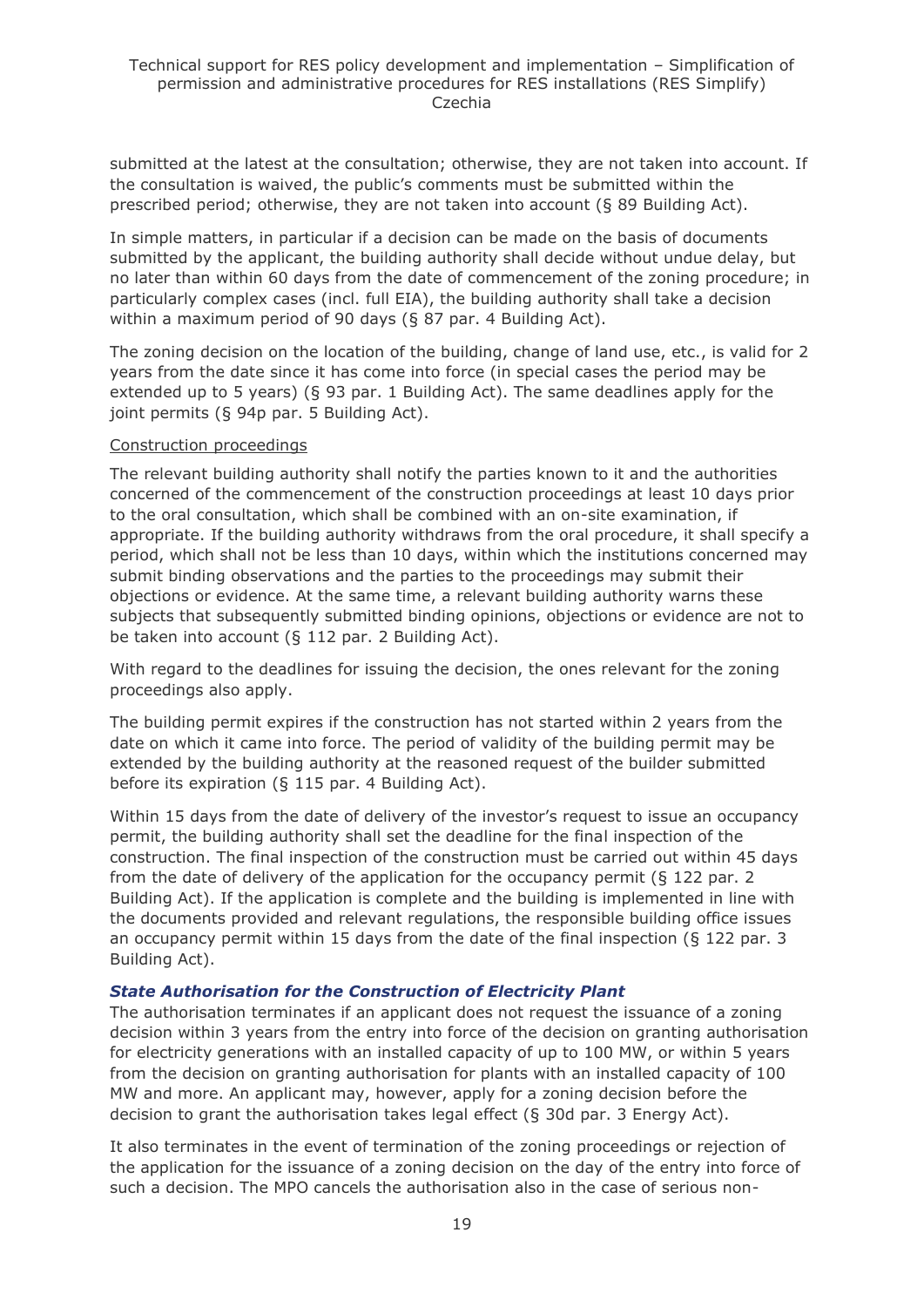compliance with the conditions set within the authorisation, or at the request of its holder.

### **Detected barriers**

**Complexity of administrative procedures.** When it comes to administrative procedures (i.e., mainly the ones governed by the EIA Act and Building Act), they are considered too complex, lengthy and as a final result, also costly. In January 2021, the RES Chamber, as the main RES umbrella association in the country, stressed that further deployment of RES capacities is conditional upon the simplification of permitting process under the Building Act (and its implementing regulations and related methodologies), which is believed to lead inevitably to the acceleration of RES development. Moreover, Valentová et al. (2020) assumes that the administrative complexity is one of the main obstacles to the development of RES projects (incl. solar PV and wind power plants) in Czechia. Actually, it is even assessed as one of the most complicated ones among developed countries. According to the authors of the report, this entails not only large, but also small decentralised projects. It must be noted that a new Building Act (in the first reading in the Czech Parliament in early 2021), which should simplify and accelerate the discussed procedures, is foreseen to come into force to full extent only in the middle of 2023 (Komora OZE, 2021; Sedlák, 2021; Valentová et al., 2021; MoRD, 2021).

**Diverse interpretations of the Building Act and related regulations.** There is no unified approach of building offices towards approving solar PV systems in Czechia. Despite a methodological recommendation of the Ministry of Regional Development (MoRD), the interpretation of land use planning and construction-related regulations by civil servants differ considerably. Therefore, it is quite difficult to predict what the requirements are and how much time is needed to comply with them. Matajs (2020) also points out that the interpretation of the Building Law may differ, meaning that the same issue can be assessed differently by two different building authorities. Furthermore, sometimes the interpretation of the law also varies between individual officials at one building authority. Therefore, in the case of RES investments, it is highly recommended to consult a project intention with the competent building office in writing (§ 139 Administrative Code). Since this barrier was already highlighted in the report developed by ECORYS, et al. (2010) in 2010, it seems that it has been persisting since then. In detail, it was noted that the lack of specific expertise in dealing with renewable energies is an important barrier for RES development since the civil servants responsible for the permitting procedures have not familiarised themselves with them sufficiently. As a result, confusion, delays or unmotivated denials of authorisations materialise frequently (Valach, 2020; Matajs, 2020; ECORYS et al., 2010; Polanecký, 2021; Hradecký, 2021, Sedlák, 2021).

**Restrictive opinions on land-use planning.** The Bodies of Protection of Agricultural Land Resources (*Orgány ochrany zemědělského půdního fondu*) provide very restrictive opinions on land-use planning for RES projects and on the proposed delimitation of a built-up area in terms of protection of agricultural land resources (according to § 5 par. 2 of the Act No. 334/1992 Coll. on the Protection of the Agricultural Land Fund). The opinions issued thus prevent further deployment of onshore wind and ground-mounted PV power plants in the country. For instance, a company has aimed to develop a PV plant in an industrial area and due to the negative decision of the Body of Protection of Agricultural Land Resources, this investment has been cancelled (Valach, 2020; Vojáček, 2021).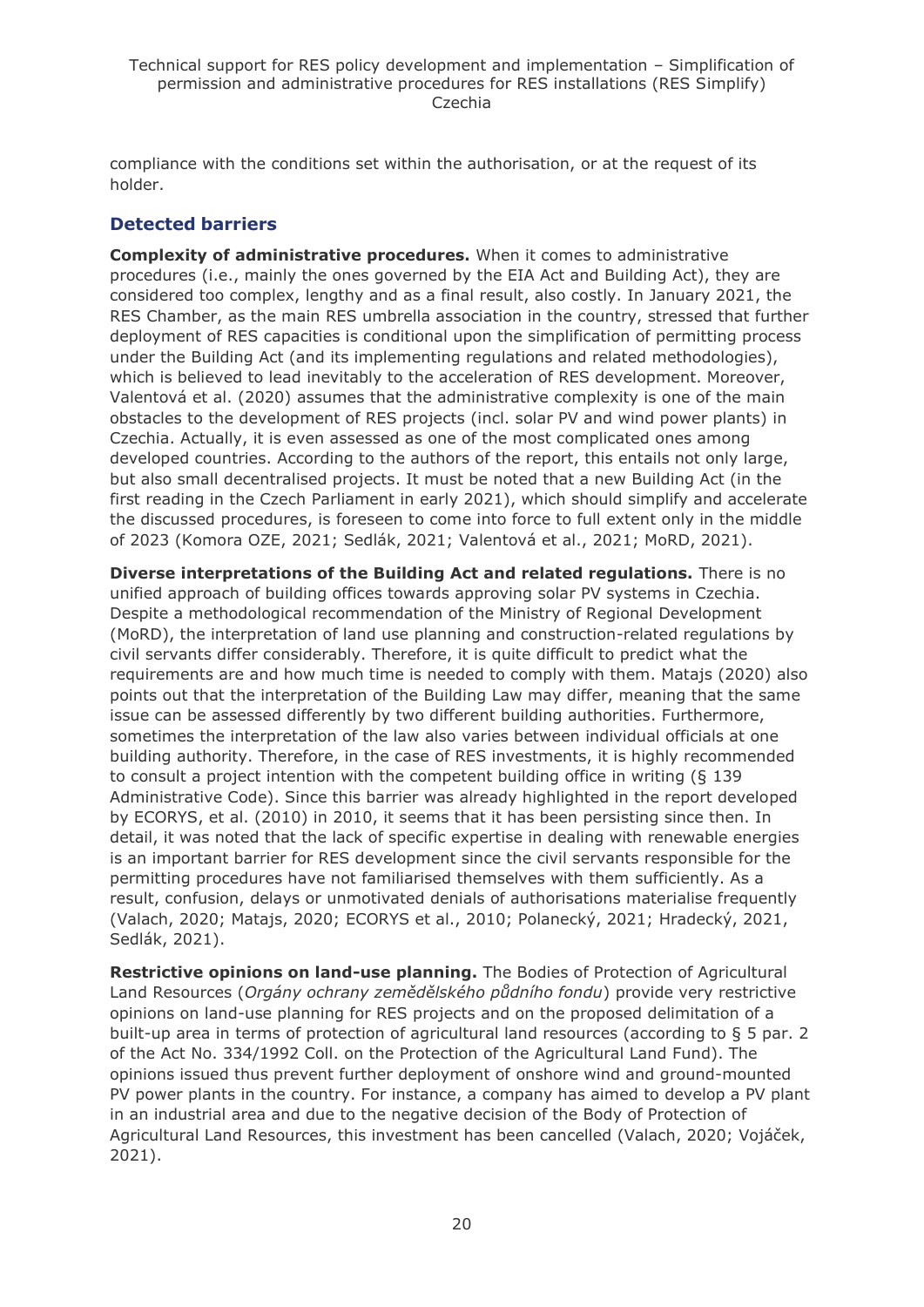**Lack of one-stop shop for administrative procedures causes delay.** Once a renewable energy plant is constructed, all required administrative initiatives should be done in one step in order to enable full electricity production within a month, according to stakeholders. However, in Czechia, these procedures (i.e., issue of a license, of a building permit, etc.) depend on each other, which results in unreasonable time delays and slows down RES projects' realisation. This barrier was highlighted by the Guild of Accumulation and Photovoltaics (CAFT) as especially relevant for solar PV projects in February 2021 (Valach, 2020; Hradecký, 2021).

### **Identified good practice**

No good practice related to this process step was identified.

# <span id="page-20-0"></span>**2.1.4. Grid connection permit**

#### **Process flow**

The Transmission System Operator (TSO) or a Distribution System Operator (DSO) is obliged to preferentially connect a system for the production of electricity from promoted energy sources (so-called priority connection), if the producer so requests and meets the connection conditions (given by the Decree on the Conditions for Connection to the Electricity Grid; § 7 par. 1 RES Act). However, an exemption applies when there is a demonstrable lack of capacity or in the event of a threat to the safe and reliable operation of the electricity system.

With regard to connection costs, the relevant  $DSO<sup>21</sup>$  bears the costs of extending lowvoltage lines in built-up areas and low-voltage lines of up to and including 50 m in nonbuilt-up areas. As there is only one electricity [TSO](http://res-legal.de/en/glossary.html?tx_sbakronymmanager_pi1%5Bpseudo%5D=true#sbakronymmanager115) (ČEPS, a.s.) in Czechia, the costs of connection to a transmission grid are not subject to variation. In all other cases, i.e., non-built-up areas and the lines of over 50 m, the cost of grid expansion is borne by the person that derives a benefit from the expansion (§ 45 par. 2 Energy Act). The cost of the connection of a plant to the distribution or transmission grid is borne by the plant operator (§ 23 par. 3 Letter a Energy Act).

Lettner, et al. (2018) reminds that prosumers generating energy from Micro Sources do not need to pay for the access to the grid, given that as one of the conditions for this type of installation is zero reserved capacity on the grid, thus zero (or, at least, negligible) input into the low voltage distribution system (§ 16 par. 2 Decree on the Conditions for Connection to the Electricity Grid). The Micro Sources (with the total maximum installed power of up to and including 10 kW with the maximum altering current of 16 A per phase as defined by § 2 Letter e of the Decree on the Conditions for Connection to the Electricity Grid) are subject to simplified connection to the distribution system. There is also a separate form used for simplified requirements for the connection of Micro Sources (Annex No. 10 Decree on the Conditions for Connection to the Electricity Grid). If a Micro Source is not subject to the proceedings, more documents are required (Annexes of the Decree on the Conditions for Connection to the Electricity Grid).

#### **The following process steps apply:**

First of all, it must be noted that the application for connection is submitted before the construction or connection of an equipment (CZBA, 2010). Also, as a preliminary step, on

 $21$  If a plant is connected to the distribution grid, the [DSO](http://res-legal.de/en/glossary.html?tx_sbakronymmanager_pi1%5Bpseudo%5D=true#sbakronymmanager117) its connection costs are the lowest is obliged to connect it.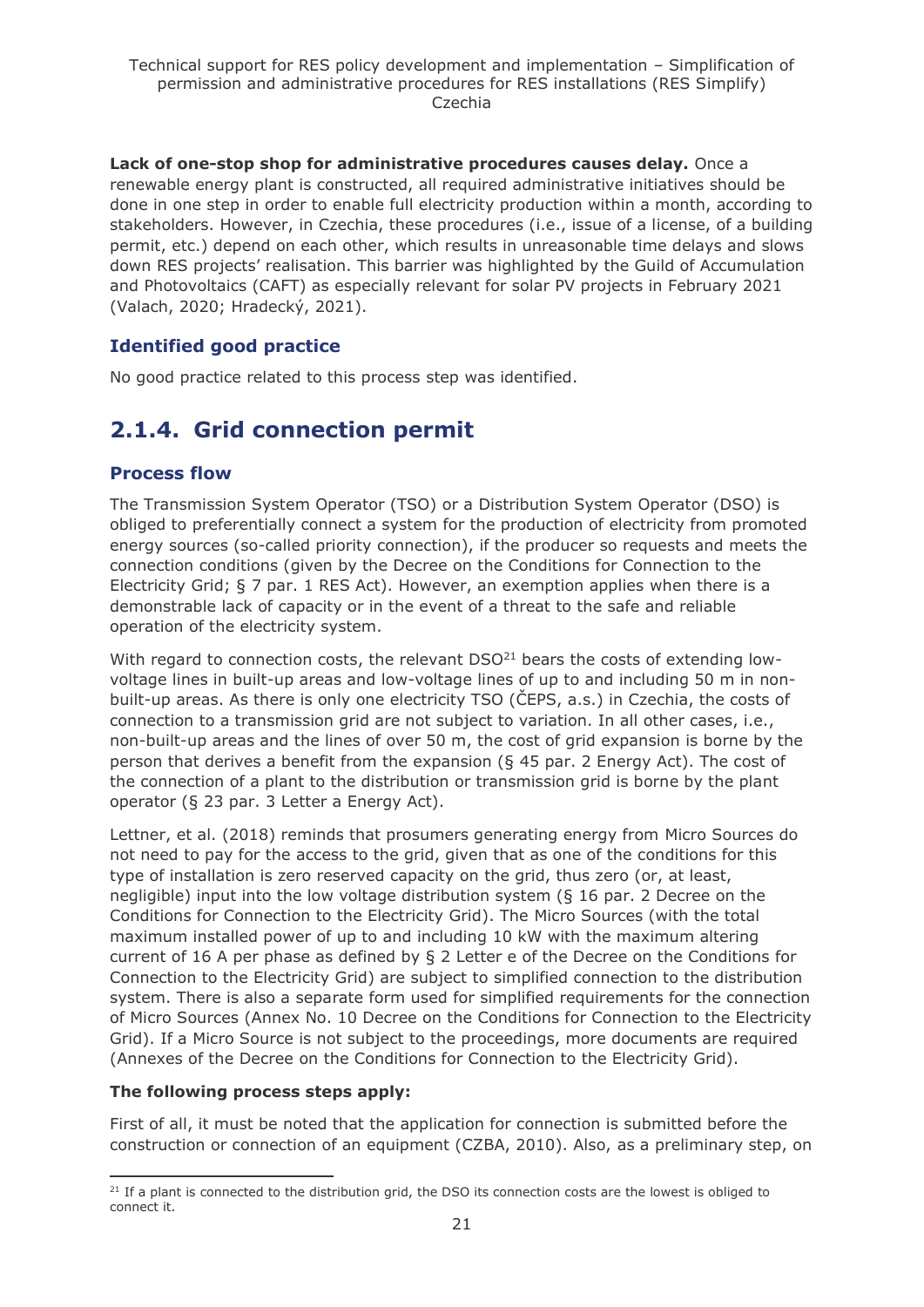request of the plant operator, the grid operator is obligated to submit information needed for the connection to the grid, the estimated connection costs, and define deadlines.

Then, a plant operator applies for a connection of the plant. It must comply with the connection requirements and the terms and conditions set out in the Decree on the Conditions for Connection to the Electricity Grid (§ 7 par. 1 RES Act in conjunction with § 24 par. 10 Letter a Energy Act). In the case of a production facility with an installed capacity of more than 0.5 MW, the application for connection of the production plant also includes a schedule for the construction of the production plant. It contains a list of decisions, opinions and statements of public administration bodies and expected dates of their issuance, especially as regards an EIA binding opinion, building permit and building approval, etc., which are necessary to implement the construction of electricity generation (§ 4 par. 2 Decree on the Conditions for Connection to the Electricity Grid).

Additionally, a relevant TSO or DSO may request the elaboration of a connectivity study from an applicant. Further details are given by the Decree on the Conditions for Connection to the Electricity Grid.

Finally, if the conditions for grid connection are fulfilled, the relevant DSO submits a draft grid connection contract (§ 8 par. 4 Decree on the Conditions for Connection to the Electricity Grid). If the applicant does not accept the draft contract within the given period, the power reservation expires (§ 9 par. 3 Decree on the Conditions for Connection to the Electricity Grid).

#### **Deadlines**

As already provided above, on request of the plant operator, the grid operator is obligated to submit information needed for the connection to the grid, the estimated connection costs, and specify the deadline for receiving and processing the connection request and estimating the time required to make the connection of the relevant plant.

If necessary, a relevant TSO or DSO shall invite the applicant no later than 15 days from the date of receipt of the application to supplement the data provided to the extent necessary and shall set a reasonable time limit. At the same time, it warns the applicant that in the event of failure to complete the data to the required extent within the specified period, the application will not be assessed (§ 8 par. 2 Decree on the Conditions for Connection to the Electricity Grid).

The relevant TSO or DSO may request the elaboration of a connectivity study from an applicant. It must do so no later than within 30 days after the receipt of the connection request (based on the documents provided by the TSO or DSO on request). If the documents are not asked by the applicant within 30 days from the receipt of such request, the application is not subject to further proceedings and the process ends. The applicant for connection of equipment to the distribution system shall submit the connectivity study to the DSO within 90 days from the day when the DSO submitted to the applicant the documents necessary for the elaboration of the study. In the case of TSO, the period is prolonged to 180 days (§ 6 Decree on the Conditions for Connection to the Electricity Grid).

Subsequently, if the conditions for a grid connection are fulfilled, the relevant DSO submits within 30 days or, in the case of equipment connected to a high or very high voltage level, within 60 days (extended to 90 days if a connection to the transmission grid is requested) from the submission of a complete connection request or from the date of submission of the connectivity study, if the connection study was requested, a draft grid connection contract (§ 8 par. 4 Decree on the Conditions for Connection to the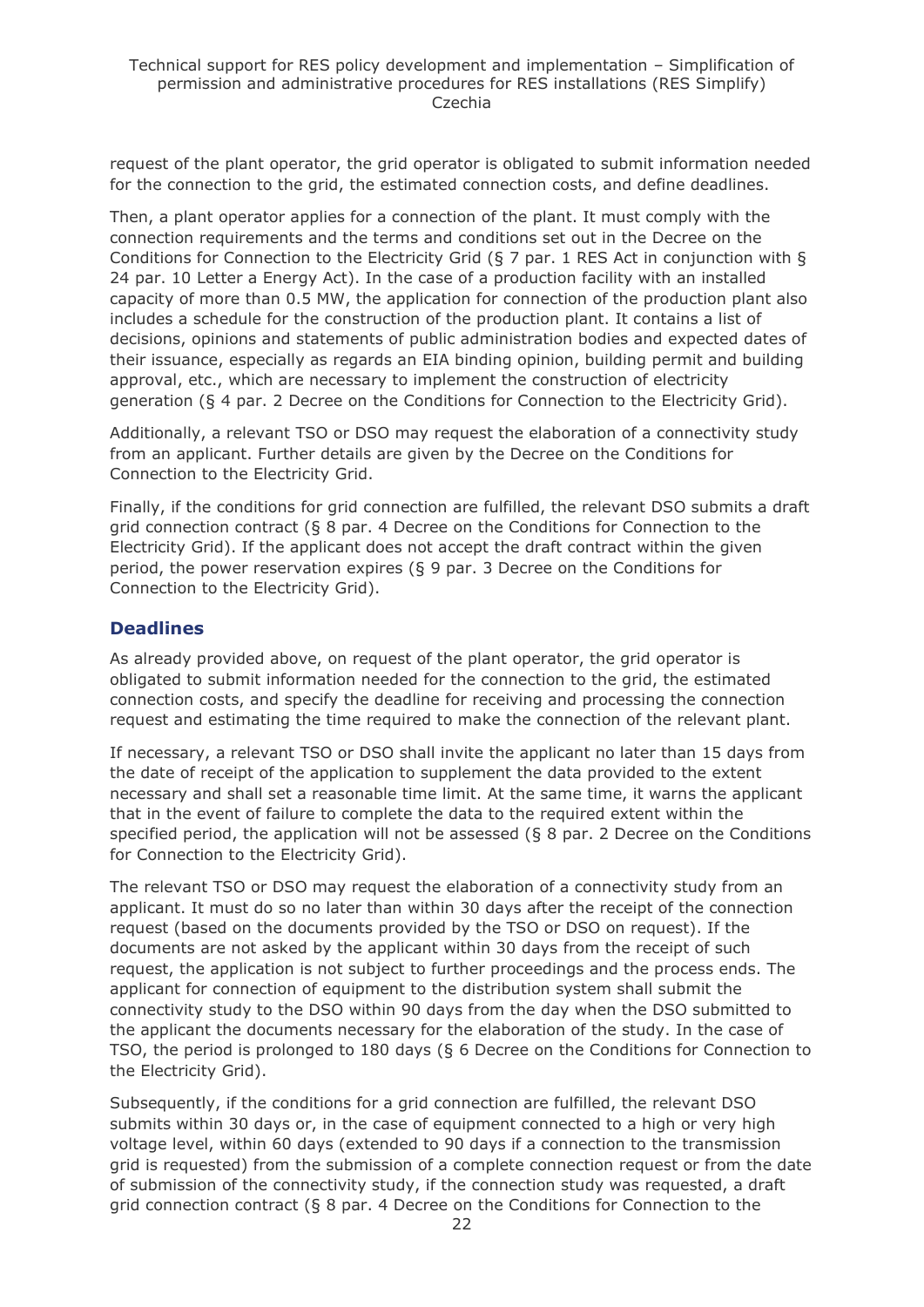Electricity Grid). Although connection deadlines may be specified in the grid connection agreements, the statutory law does not provide any exact deadlines for connection to the grid (§ 7 par. 2 RES Act).

Finally, if the applicant does not accept the draft contract within 30 days for connection to the low voltage level or within 60 days for connection to the high voltage level and higher from the date of submission of the draft contract by the TSO or DSO, the power reservation expires (§ 9 par. 3 Decree on the Conditions for Connection to the Electricity Grid).

With regard to operators of so-called Micro Sources, the relevant DSO shall assess the completeness of the data specified in the application for a Micro Source no later than 15 days from its submission. If some pieces of data are missing or the conditions for its connection are not fulfilled, the DSO requests the applicant to complete it within 15 days from the application's receipt. The applicant should do so in a reasonable time period set by the DSO concerned. If an investor does not do so, the request is not considered anymore. However, if the complete application is received, the relevant DSO submits a draft connection agreement to the investor no later than 20 days from its receipt (§ 16 par. 5 Decree on the Conditions for Connection to the Electricity Grid).

### **Detected barriers**

**Unpredictability of a DSO's decision.** It is almost impossible to predict whether a connection permit will be granted to certain onshore wind or solar PV project, as it is not clear how to fulfil the requirements of the distributors. List of common requirements, although published on the website of the distribution companies, can be in individual cases anytime extended. Even in the case of small-scale rooftop PV systems, there is a risk that the grid operator refuses the connection approval because of technical issues or a lack of grid capacity. It is often unclear what the true reasons are, although the operator usually argues that they are purely technical, and therefore, in line with the Energy Law. Allegedly, CEZ (Czech Energy Company) uses special software to decide whether a connection is feasible. However, it is unknown what its parameters are, or if the company always follows the results of the software. Usually, distributors argue that there is an insufficient grid capacity in the respective location, and thus another generation plant with a non-linear production could cause serious damage to it (i.e., in line with a legally allowed exemption applied to cases when a demonstrable lack of capacity or in the event of a threat to the safe and reliable operation of the electricity system may occur). Some cases revealed that a grid connection application was approved with a connection point 800 meters away (in this case it was 10 kW PV plant in the direct buy-up support scheme). In other cases, a connection is allowed in a locality where it is very harmful to the grid. As a result, there is a practice of non-harmonised approach towards applicants when different requirements without justification are applied (Valach, 2020; PV GRID et al., 2014).

**Uncertainty in the commissioning of PV systems by DSOs.** A ground-mounted as well as a rooftop solar PV system can begin to operate only after an electrometer installation has been put in place. However, before that, a set of control tests are performed by the grid operator. A protocol on compliance commissioning of a generation plant can then be issued, and the commissioning procedure is finalised. However, there are significant differences in implementing a DSO's connection rules. Sometimes it is necessary to follow them strictly and it may also happen that a RES operator is allowed to fix minor details later (Valach, 2020).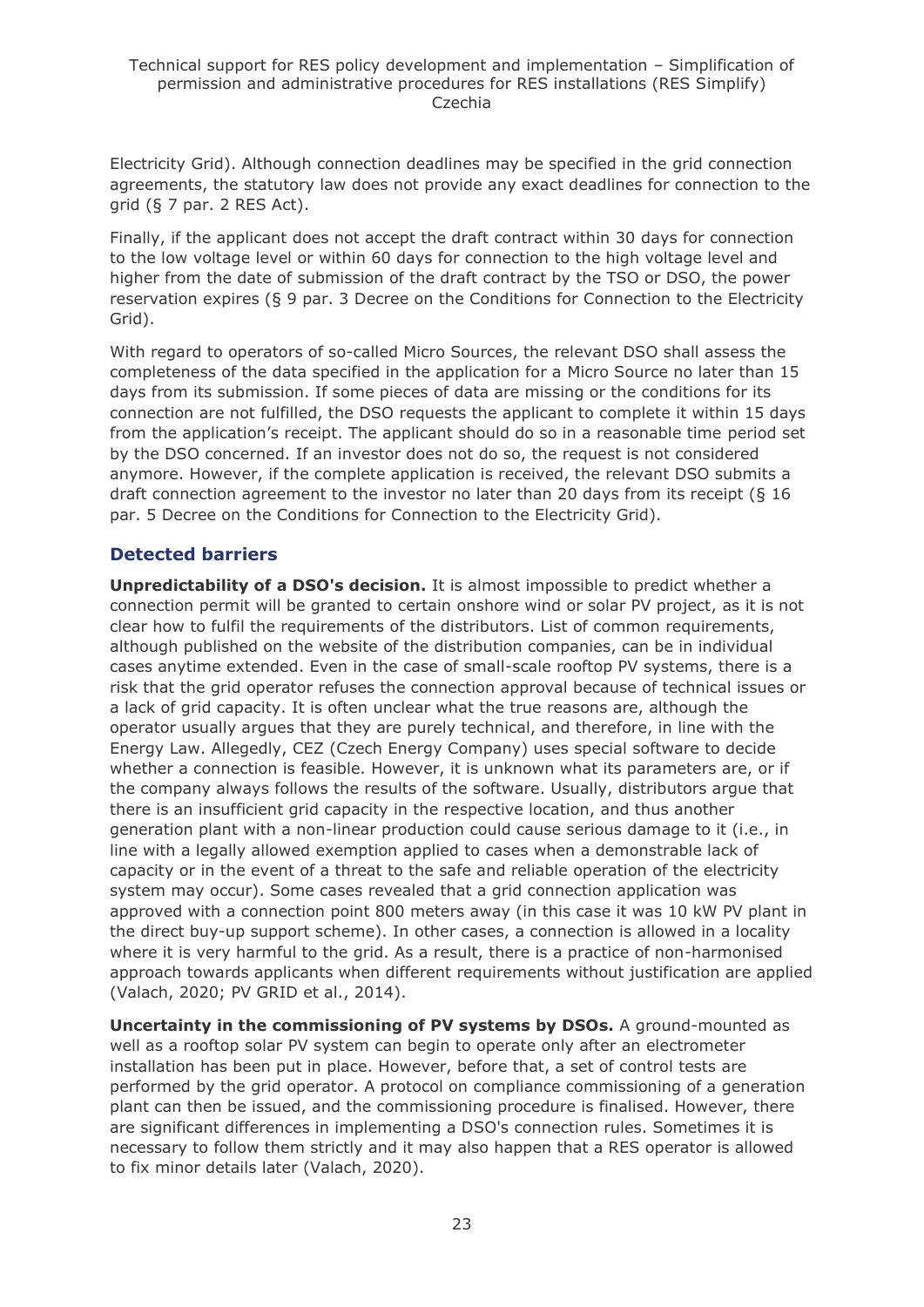**Delay in a DSO's connection decision results in no RES support.** In general, installing a rooftop PV system of over 20 kW with all necessary authorisations takes approximately two or three months, which is considered too long. The PV system connection decision depends on the decision of the relevant DSO. It means that the PV installation can be connected just after its construction, but also much later at the end of the year, for instance (as there is no statutory deadline for connection). In the latter case, it can result in not receiving support under the current year's conditions. Whether a PV operator gets support depends on the ERO's decision. Depending on the connection date, support scheme conditions may change/vary (if a support scheme is active, which is not the case since 2014) (Valach, 2020).

### **Identified good practice**

No good practice related to this process step was identified.

# <span id="page-23-0"></span>**2.1.5. Corporate-legal fiscal**

### **Process flow**

In Czechia, there are two main tax measures incentivising RES-E generation in place at the moment.

Firstly, as of 1 January 2016, only operators of installations generating environmentallyfriendly electricity (including solar PV and onshore wind power) with a maximum capacity up to and including 30 kW are directly exempted from electricity tax if the electricity produced is simultaneously consumed at the same offtake points (i.e., prosumers; 47th Part, § 8 par. 1 Letter a Act on Stabilisation of Public Budgets). Therefore, either RES-E operators of facilities over 30 kW using electricity for self-consumption or operators of RES-E plants which also deliver electricity to the final consumers are obliged to register and pay a tax for the electricity produced (47th Part, § 3 par. 1 Letter a Act on Stabilisation of Public Budgets). The following equation for its amount applies: CZK 28.30 (EUR 1.08)  $\times$  amount of electricity in MWh (47th Part, § 6 and § 7 Act on Stabilisation of Public Budgets). These taxpayers submit requests for their tax registration. They are obliged to submit a tax return and pay the tax (§ 26 par. 1 Act on Stabilisation of Public Budgets). The tax administration is performed by a relevant customs office (i.e., the Customs Administration of the Czech Republic).

Secondly, properties used solely for the generation of electricity from wind are exempt from real estate tax (§ 9 par. 1 Letter m Real Estate Tax Act). In the case of PV plants placed on rooftops, the tax is applicable in line with the type of building and its use without any further exceptions. According to the explanatory opinion of the Financial Administration (2010), as far as ground-mounted PV plants are concerned, they are not considered constructions under the Building Act so they are not commonly subject of the property tax. However, in the case fixed constructions (e.g., a concrete structure) for the placement of solar PV panels are established, such plants should be considered constructions and the real estate tax applies accordingly. The tax benefit is an exemption from real estate tax, which can be claimed through a tax return at the relevant tax office (§ 9 par. 5 in conjunction with § 13a par. 1 Real Estate Tax Act). The tax return is not filed if the taxpayer filed it for one of the previous tax periods (i.e., years) and there has been no change in the circumstances decisive for determining the tax. Once a subject is registered, the Financial Administration (FA) sends a payment request every year (Financni sprava, 2020).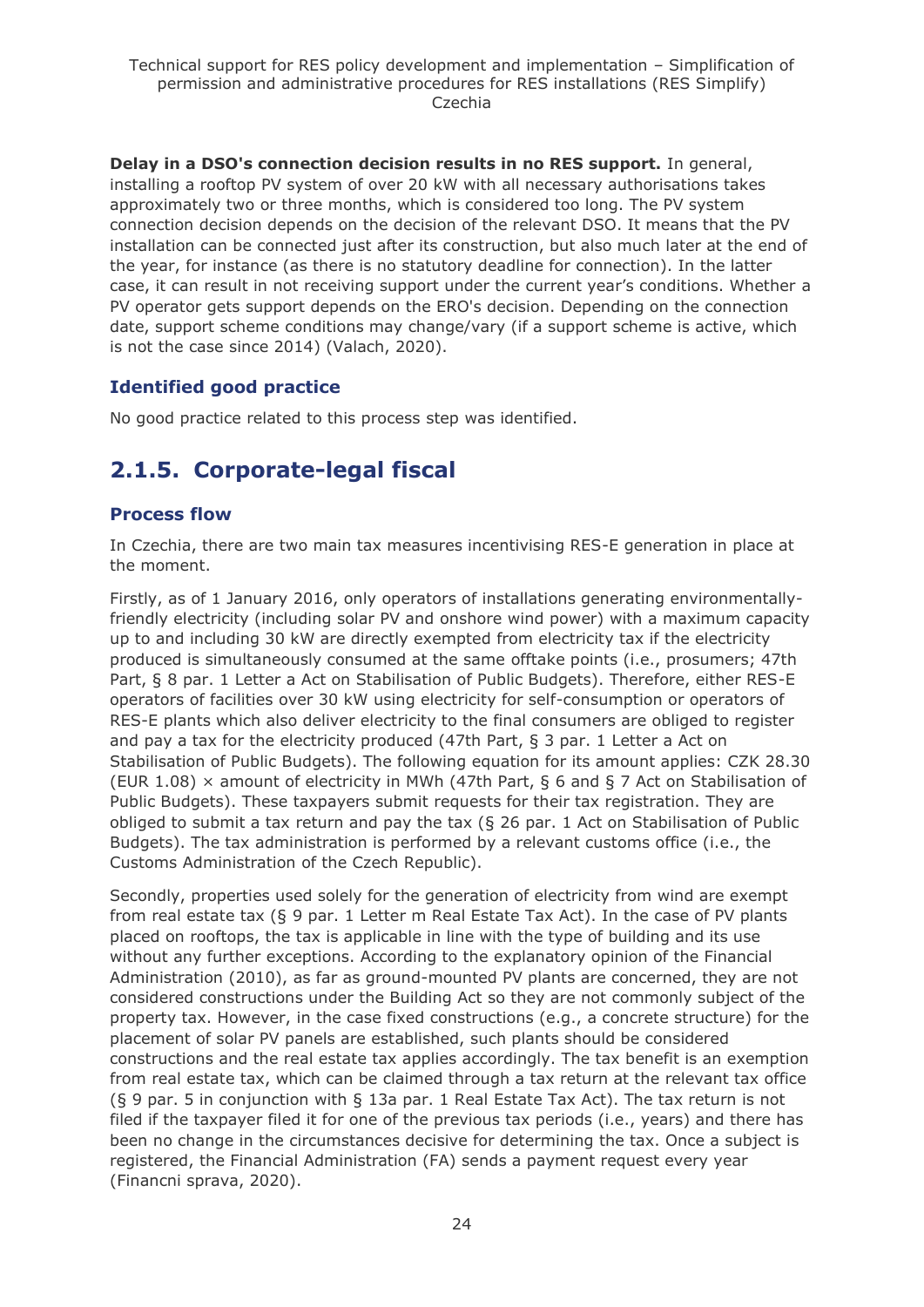#### Technical support for RES policy development and implementation – Simplification of permission and administrative procedures for RES installations (RES Simplify) Czechia

In addition, since 1 January 2011, investors which have commissioned PV plants with an installed capacity of over 30 kW in 2009 and 2010 must pay a levy on electricity from solar radiation (so-called Solar Tax). Initially, this levy varied from 26% of the revenues (feed-in tariff (FiT) for sold power to grid operators) to 28% (so-called Green Bonus payments for electricity produced and consumed in the consumption place) and was valid for three years (2011–2013). However, in August 2013, the Czech Parliament decided to extend the Solar Tax also to plants over 30 kW put into operation in the year 2010 (Valach, 2020). Therefore, as of 2014, the levy has been lowered to 10% of FiT or 11% in case of premium tariff (Green Bonus) for the 2010 PV plants larger than 30 kW (§ 17 and § 18 RES Act). These PV investors must pay the Solar Tax for the whole duration of their operational support (§ 14 RES Act). The basis of the levy is the amount without VAT reimbursed through the payer of the levy (either the mandatory buyer or the market operator).<sup>22</sup> The levy is made by a so-called deduction and its administration is performed by the tax authorities (Madati, 2021). It must be, however, noted that as a compulsory payment the levy is considered neither a tax nor a fee.

#### **Deadlines**

#### *Electricity Tax*

The above-defined taxpayers submit requests for their tax registration no later than on the day of the obligation to declare and pay the tax. Taxpayers who are obliged to declare and pay the tax are obliged to submit a tax return and pay the tax by the  $25<sup>th</sup>$ day after the end of the tax period in which this obligation arose (§ 26 par. 1 Act on Stabilisation of Public Budgets). The tax period is legally defined as a calendar month.

#### *Real Estate Tax*

The tax benefit is an exemption from real estate tax, which can be claimed through a tax return at the relevant tax office by 31 January annually (§ 9 par. 5 in conjunction with § 13a par. 1 Real Estate Tax Act). Real estate tax is payable in two equal instalments, no later than 31 May and 30 November of the tax period. If the annual real estate tax does not exceed CZK 5,000 (EUR 191), it is payable at once, no later than 31 May of the respective year. Real estate tax can be paid at once, even with a higher amount by the same date (§ 15 par. 1 and par. 2 Real Estate Tax). As soon as a subject is registered, the FA submits a payment request either in a physical form or an electronic one annually (Financni sprava, 2020).

#### **Detected barriers**

No barriers related to this process step were identified.

#### **Identified good practice**

No good practice related to this process step was identified.

### <span id="page-24-0"></span>**3. Use of IT systems**

**Spatial planning.** According to the CENIA (2021), which administers the EIA/SEA Information System<sup>23</sup>, it is intended for the needs of authorities that organise the process. The system is used to keep records of assessed plans and to publish documents related to the EIA/SEA process as required by the EIA Act. It thus enables the public to

<sup>&</sup>lt;sup>22</sup> [https://www.financnisprava.cz/assets/tiskopisy/5537\\_5.pdf?202102191305](https://www.financnisprava.cz/assets/tiskopisy/5537_5.pdf?202102191305)

<sup>&</sup>lt;sup>23</sup> [https://portal.cenia.cz/eiasea/view/eia100\\_cr](https://portal.cenia.cz/eiasea/view/eia100_cr) and [https://portal.cenia.cz/eiasea/view/SEA100\\_koncepce](https://portal.cenia.cz/eiasea/view/SEA100_koncepce) (in Czech)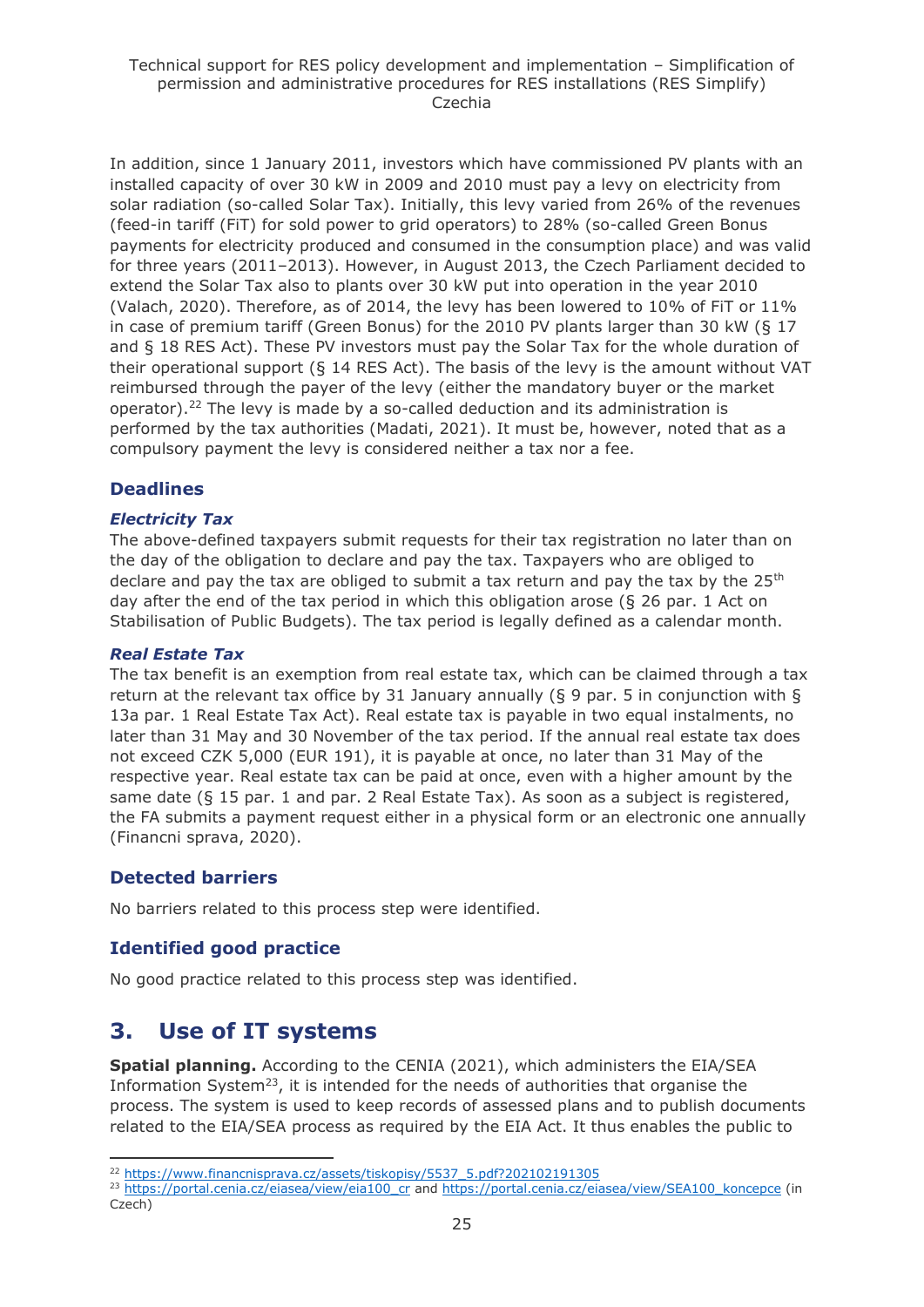monitor the course of the process of assessing planned projects and concepts (CENIA, 2021).

**Electricity production license.** A far as the License to Conduct Business in the Energy Sector is concerned only electronical submissions are allowed. There is no digital platform. An applicant submits the application in writing or electronically (via a data box or an e-mail with an electronic signature) at the filing office of the ERO using the standard form. The forms<sup>24</sup> may be filled in manually or electronically.

**Administrative authorisation process.** In the case of the processes governed by the Building Act, digitisation works only in a very simple form when the forms provided by the Decree on Territorial Decision-making are not submitted physically, but electronically (with a verified electronic signature). It is possible to submit the notification by e-mail, but attachments are submitted physically to the relevant building office.

The MoRD (n.d.) states that completely new and real digitisation will be fully operational only in the middle of 2023 when a new Building Act (currently in the first reading in the Czech Parliament) will come into force to full extent (MoRD, 2021).<sup>25</sup>

**Grid connection permit.** Applications for grid connection are submitted either in a physical form or via e-mail to on the template provided by each DSO. Besides, also an online system may be used in the case of one of the Czech DSOs, CEZ Distribuce, a. s.  $^{26}$ , for example.

**Corporate legal-fiscal process.** It is possible to file an electricity tax online. Intelligent forms (so-called ZFO) allow direct filling in and sending of data to the tax administrator via a data box or e-filing. The use of intelligent forms is the preferred option for submitting tax forms.<sup>27</sup>

Regarding real estate tax, it is also possible to fill in and send an electronic form of tax declaration on the Tax Portal website.<sup>28</sup>

As of 28 February 2021, Czechia is launching the Online Tax Office portal<sup>29</sup>, which should simplify, accelerate and provide higher comfort of electronic communication with financial authorities, and should serve as a one-stop-shop (MojeDane, 2021).

 $24$  Application for a business license in the energy sectors for physical persons (A1) (in Czech): [http://www.eru.cz/documents/10540/741510/A1.doc/40dc3907-c351-4e58-916c-30c21f27464f;](http://www.eru.cz/documents/10540/741510/A1.doc/40dc3907-c351-4e58-916c-30c21f27464f) Application for a business license in the energy sector for legal entities (A2) (in Czech): [http://www.eru.cz/documents/10540/741510/A2.doc/9fbc3aa2-e2ea-400d-8d7f-08bc1d01487e;](http://www.eru.cz/documents/10540/741510/A2.doc/9fbc3aa2-e2ea-400d-8d7f-08bc1d01487e) Further forms (including cancellation, etc.) are available on the following link (in Czech): <http://www.eru.cz/cs/licence/informace-pro-zadatele>

 $26$  An online system may be used for grid connection of micro sources (in Czech):

[https://dip.cezdistribuce.cz/irj/portal/anonymous/zadost-o-pripojeni#/vyber-typu](https://dip.cezdistribuce.cz/irj/portal/anonymous/zadost-o-pripojeni%23/vyber-typu) <sup>27</sup> [https://forms.celnisprava.cz/aforms.php?action=fill&id\\_form=61](https://forms.celnisprava.cz/aforms.php?action=fill&id_form=61%20) and

<sup>&</sup>lt;sup>25</sup> According to the current Minister of the MoRD (n.d.), perhaps none of the state's agendas have been so much trapped in the last century when it comes to their digitisation. The Minister's goal is that an investor will communicate with all entities within the construction procedure only electronically through the Builder's Portal.

<https://www.celnisprava.cz/cz/dane/tiskopisy/Stranky/danove-tiskopisy.aspx> (in Czech)

<sup>&</sup>lt;sup>28</sup> [https://adisepo.mfcr.cz/adistc/adis/idpr\\_epo/epo2/form/form\\_uvod.faces?CPodani=pGrLA4u9oQp2ITe-](https://adisepo.mfcr.cz/adistc/adis/idpr_epo/epo2/form/form_uvod.faces?CPodani=pGrLA4u9oQp2ITe-4LDgFPcT&nov=1)

[<sup>4</sup>LDgFPcT&nov=1](https://adisepo.mfcr.cz/adistc/adis/idpr_epo/epo2/form/form_uvod.faces?CPodani=pGrLA4u9oQp2ITe-4LDgFPcT&nov=1) (in Czech)

<sup>29</sup> <https://www.mojedane21.cz/> (in Czech)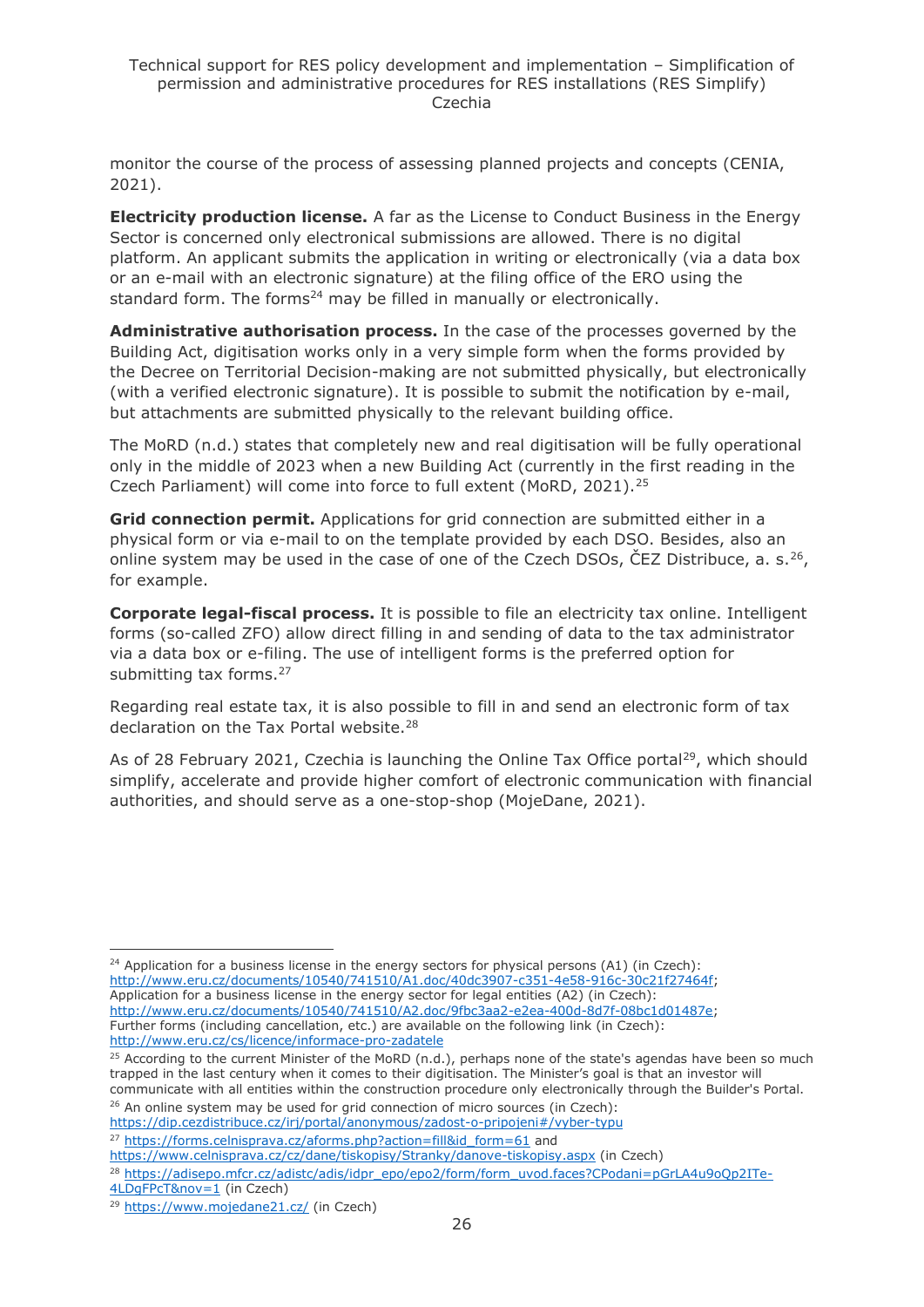# <span id="page-26-0"></span>**4. Complaint procedure**

First of all, it is necessary to apply a special regulation (i.e., EIA Act, Building Act, Energy Act) and if an act does not regulate the given relationship or aspect of the proceedings, then the relevant provisions of the Administrative Code apply.

In general, it is possible to file an appeal against decisions issued under the Administrative Code. The classic way of defence against decisions issued is an appeal, which must be filed within 15 days of the date of delivery of the decision and is filed with the superior authority through the authority that issued it.

Regarding legal remedies, the Code of Administrative Justice regulates the courts' acting and deciding in the administrative judiciary (§ 1 Letter a Code of Administrative Justice). In the administrative judiciary, regional courts and the Supreme Administrative Court decide on actions against decisions taken in the field of public administration. They also decide upon their inactivity, unlawful interference, etc. (§ 4 Code of Administrative Justice). It must be stressed that it is possible to demand the protection of rights only upon request and only after exhaustion of proper remedies. The materially competent court, i.e., a regional court in which district the administrative body issued the decision at first instance, shall have jurisdiction over the proceedings ( $\S$  7 par. 1 Code of Administrative Justice). It shall reject the application if it has already decided on the same matter or proceedings are already pending before the court ( $\S$  46 par. 1 Letter a Code of Administrative Justice).

In general, an action may be brought within two months after the decision has been notified to the claimant by delivery of a written copy (§ 72 Code of Administrative Justice). The bringing of an action shall not have suspensory effect. The proceedings are initiated on the day when the application is received by the court (§ 32 Code of Administrative Justice). The defendant is the administrative body that decided at the last instance. If the action is well founded, the court annuls the contested decision for illegality or procedural defects. If the court annuls the decision, it shall at the same time declare that the case is being referred back. In a further proceeding, the administrative body is bound by the legal opinion expressed by the court (§ 78 Code of Administrative Justice).

A person who has exhausted the means provided by the procedural regulation valid for proceedings before an administrative body for the protection against its inactivity may bring an action to the relevant court no later than a year since the responsible body should have decided upon the matter (§ 79 par. 1 and § 80 par. 1 Code of Administrative Justice).

There is no appeal or other appropriate appeal that shall be admissible against the decision of courts in the administrative judiciary. In administrative justice, courts decide in a single instance. However, there is an appeal in cassation, which is an extraordinary appeal against the final decision of the regional court (NSS, 2020). An appeal in cassation is lodged with the Supreme Administrative Court. It is a widely open extraordinary remedy which can be used to seek redress in both substantive matters and a defective process. It must be filed within two weeks of receipt of the decision. If the Supreme Administrative Court finds that the appeal in cassation is justified, it shall annul the decision of the competent regional court by a judgment and return the case to it for further proceedings (NSS, 2020). Finally, there is a second extraordinary appeal possible. It is called renewal of proceedings. It shall begin at the request of a party if evidence or facts have come to light which, without its fault, were not or could not be relied on in the main proceedings (§ 111 Code of Administrative Justice). A deadline of 3 months is set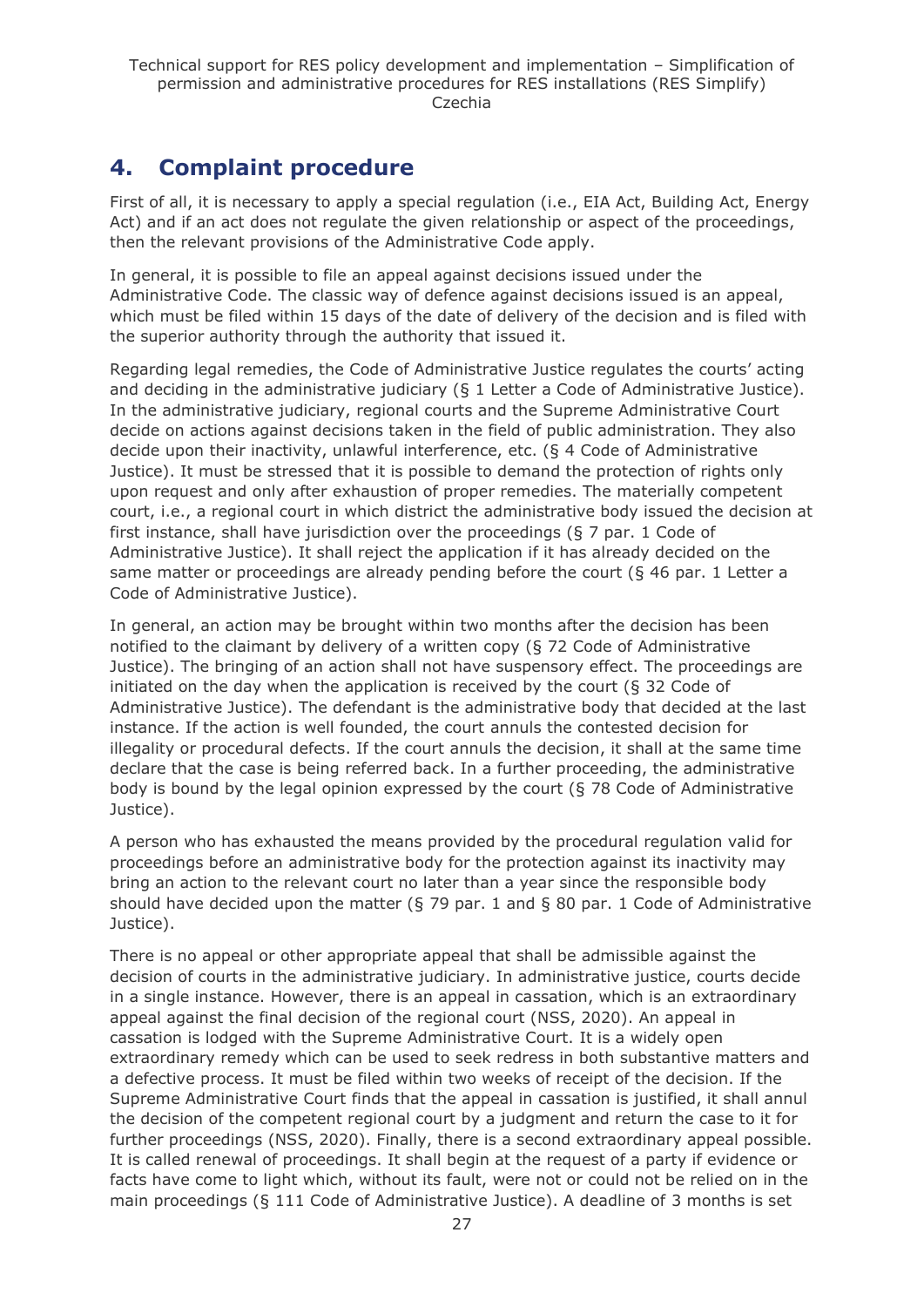for the submission of the request from the moment when the petitioner learnt of the reason for renewal, but no later than 3 years from the legal force of the original decision (NSS, 2020).

# <span id="page-27-0"></span>**5. Specific features to ease administrative procedure**

Table 2 below provides information on the existing specific features to ease administrative procedures in Czechia.

| <b>Specific feature</b>                               | <b>Existing</b> | <b>Short description</b>                                                                                                                                                                                                                                                                                                                                                                                                                                                                                                                                                                                                                                                     |
|-------------------------------------------------------|-----------------|------------------------------------------------------------------------------------------------------------------------------------------------------------------------------------------------------------------------------------------------------------------------------------------------------------------------------------------------------------------------------------------------------------------------------------------------------------------------------------------------------------------------------------------------------------------------------------------------------------------------------------------------------------------------------|
| Simultaneous procedures                               | yes             | As clarified by Kuk (2011), individual permitting<br>processes may be also merged into one procedure<br>in order to eliminate duplicate procedures. For<br>instance, it is possible to combine the EIA process<br>with zoning procedures. The other option is a joint<br>zoning and construction procedure also associated<br>with the EIA.                                                                                                                                                                                                                                                                                                                                  |
| National contact points and<br>one-stop-shops         | no              | Lack of one-stop shop for administrative procedures<br>causes delay. If a renewable energy plant is to be<br>implemented, all required administrative initiatives<br>should be done in one step in order to enable full<br>electricity production within a month, according to<br>stakeholders (Valach, 2020; Hradecký, 2021).                                                                                                                                                                                                                                                                                                                                               |
| Application of $2+1$ and $1+1$<br>rules               | no              |                                                                                                                                                                                                                                                                                                                                                                                                                                                                                                                                                                                                                                                                              |
| Simple notification<br>procedure                      | yes             | According to $\S$ 103 par. 1 Letter e No. 9 of the<br>Building Act, neither a building permit nor a<br>building notice (notification) is required for<br>electricity producing installations with the total<br>capacity of up to and including 20 kW. This applies<br>to small-scale solar PV plants as well as onshore<br>wind power plants.                                                                                                                                                                                                                                                                                                                                |
| Pre-planning                                          | yes             | In September 2018, the MoE issued the Update of<br>the Methodological Instructions for the Evaluation<br>of Possibility of Locating Wind and Photovoltaic<br>Power Plants in Terms of Nature and Landscape<br>Protection (MZP, 2018a). In the form of a negative<br>delimitation, it defines areas in which the<br>construction of wind power and solar PV plants is<br>unsuitable, rather unsuitable and generally suitable<br>under subsequently clearly formulated conditions.<br>Nevertheless, the areas' differentiation only gives a<br>broad overview on the expected complexity of<br>follow-up processes, and is also not legally binding<br>for state authorities. |
| Pre-application consultation                          | yes             | Wherever necessary, the EIA process precedes the<br>acquisition of zoning and construction permits (EIA<br>Act).                                                                                                                                                                                                                                                                                                                                                                                                                                                                                                                                                             |
| Project acceptance<br>measures                        | no              |                                                                                                                                                                                                                                                                                                                                                                                                                                                                                                                                                                                                                                                                              |
| Measures to streamline<br>litigation by third parties | no              |                                                                                                                                                                                                                                                                                                                                                                                                                                                                                                                                                                                                                                                                              |

*Table 2: Specific features to ease administrative procedures*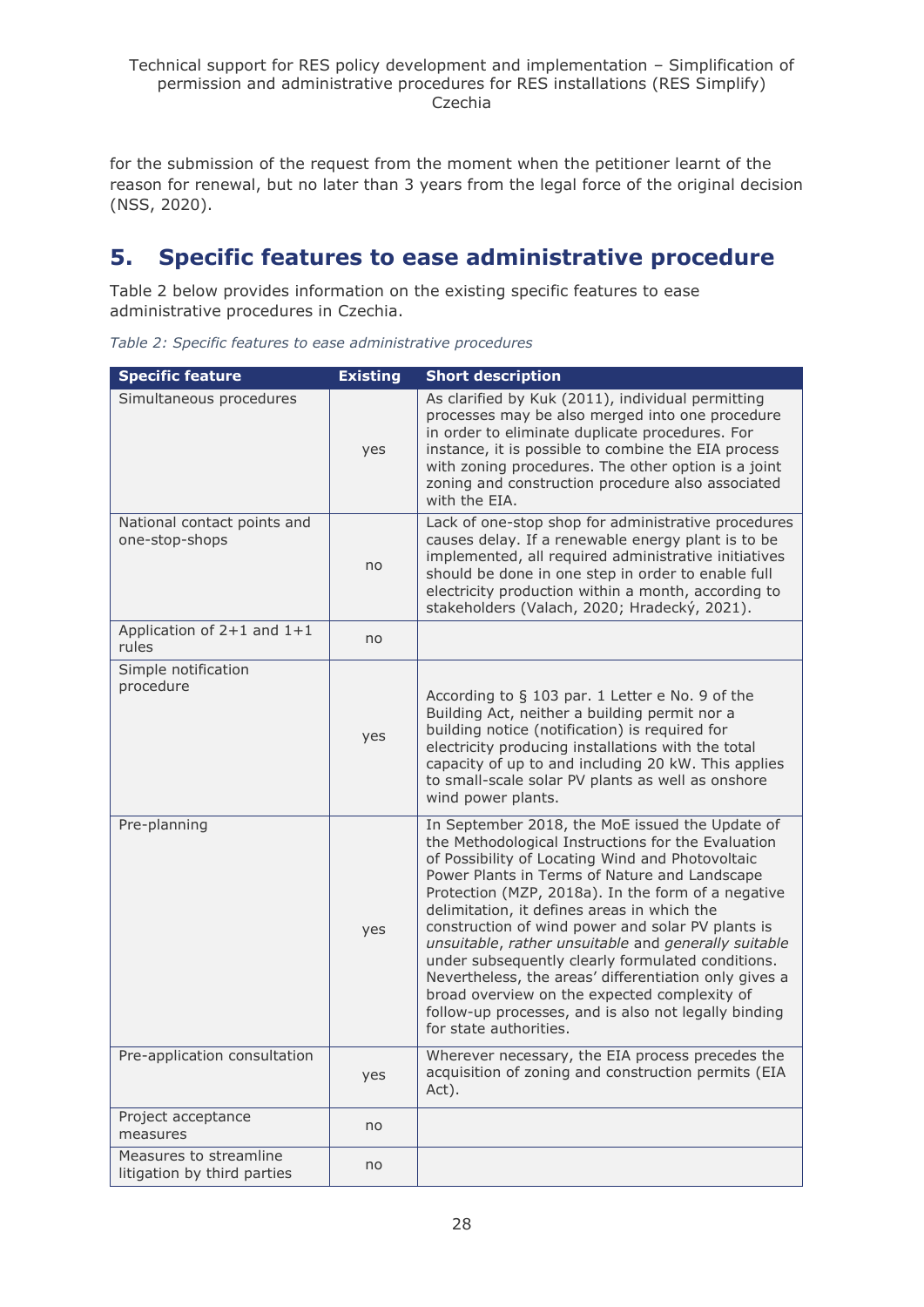| Other | no |  |
|-------|----|--|
|-------|----|--|

### <span id="page-28-0"></span>**6. Indicators to measure the performance of the overall process**

Table 3 below provides information on the indicators to measure the performance of the overall administrative and grid connection process in Czechia.

*Table 3: Performance indicators to assess administrative and grid connection processes*

| <b>Performance indicator</b>                                                                           | <b>Description</b>                                                                                                                                                                                                                                                                                                                                                                                                                                                                                                                                                                                                                                                                                                                                                                                                                                                                                                                                                                   |
|--------------------------------------------------------------------------------------------------------|--------------------------------------------------------------------------------------------------------------------------------------------------------------------------------------------------------------------------------------------------------------------------------------------------------------------------------------------------------------------------------------------------------------------------------------------------------------------------------------------------------------------------------------------------------------------------------------------------------------------------------------------------------------------------------------------------------------------------------------------------------------------------------------------------------------------------------------------------------------------------------------------------------------------------------------------------------------------------------------|
| Average response time by<br>the competent authorities<br>and TSO/DSO for grid<br>connection procedures | In general, installing a rooftop solar PV system over 20 kW with<br>all necessary authorisations takes approximately two or three<br>months, which is considered too long (please see the barrier<br>called 'Delay in a DSO's connection decision results in no RES<br>support' in section 2.1.4.).                                                                                                                                                                                                                                                                                                                                                                                                                                                                                                                                                                                                                                                                                  |
| Process duration                                                                                       | The operational support scheme has been halted as of 2014. It is<br>one of the main reasons why up-to-date direct experience with<br>medium and large-scall RES projects has been missing in the<br>recent years (Polanecký, 2021; Sedlák, 2021).                                                                                                                                                                                                                                                                                                                                                                                                                                                                                                                                                                                                                                                                                                                                    |
|                                                                                                        | Most permitting and spatial planning work is undergone in the<br>administrative authorisation part. Processes governed by the EIA<br>Act and Building Act are relevant and are also commonly the<br>most time-consuming ones out of all relevant processes, and are,<br>therefore, most negatively perceived by stakeholders (please see<br>the barrier called 'Complexity of administrative procedures' in<br>section 2.1.3.).                                                                                                                                                                                                                                                                                                                                                                                                                                                                                                                                                      |
| Project approval rates                                                                                 | N.A.                                                                                                                                                                                                                                                                                                                                                                                                                                                                                                                                                                                                                                                                                                                                                                                                                                                                                                                                                                                 |
| Costs of administrative<br>processes                                                                   | Regarding rooftop PV installations, there are close to none<br>application fees for prosumers in terms of acquiring an<br>authorisation to operate them (Lettner et al., 2018).                                                                                                                                                                                                                                                                                                                                                                                                                                                                                                                                                                                                                                                                                                                                                                                                      |
| Share of permits that are<br>legally challenged                                                        | N.A.                                                                                                                                                                                                                                                                                                                                                                                                                                                                                                                                                                                                                                                                                                                                                                                                                                                                                                                                                                                 |
| Share of legal challenges<br>that are overruled                                                        | N.A.                                                                                                                                                                                                                                                                                                                                                                                                                                                                                                                                                                                                                                                                                                                                                                                                                                                                                                                                                                                 |
| Stakeholder interests                                                                                  | Stakeholders assume that the public may participate at the<br>procedure sufficiently without any significant barriers.                                                                                                                                                                                                                                                                                                                                                                                                                                                                                                                                                                                                                                                                                                                                                                                                                                                               |
|                                                                                                        | For instance, the public may participate at the public consultation<br>of a draft spatial planning documentation. However, only the<br>owners of land and buildings affected by the proposed solution<br>and a representative of the public may object to the draft spatial<br>plan. The classic consultative form of public participation is,<br>however, applied through comments. These can be submitted by<br>anyone. A stronger form of participation is the filing of objections,<br>to which only the aforementioned persons are entitled (Kuk,<br>2020). As Kuk (2020) clarifies, their principal difference is that<br>the comments are only taken into account or assessed, but it<br>must be decided upon the objections raised. In the latter case,<br>either a review procedure may be initiated or an administrative<br>action may be brought. On the other hand, there is no instrument<br>to defend against the already assessed or decided comments<br>(Kuk, 2020). |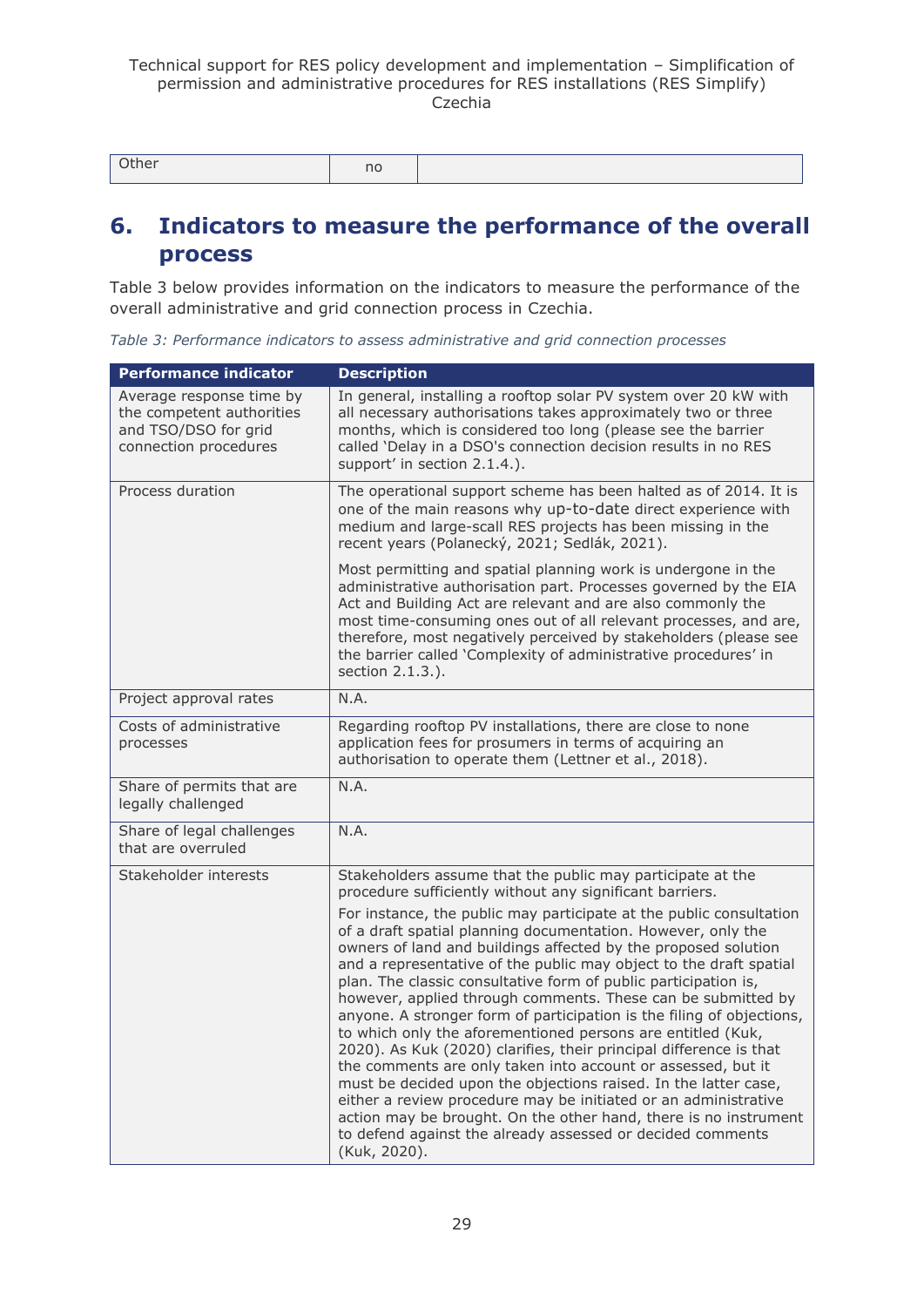#### Technical support for RES policy development and implementation – Simplification of permission and administrative procedures for RES installations (RES Simplify) Czechia

| Concerning the EIA procedures, Kuk (2020) assumes that there is |
|-----------------------------------------------------------------|
| a relatively high level of transparency ensured within the EIA  |
| process thanks to the EIA Information System.                   |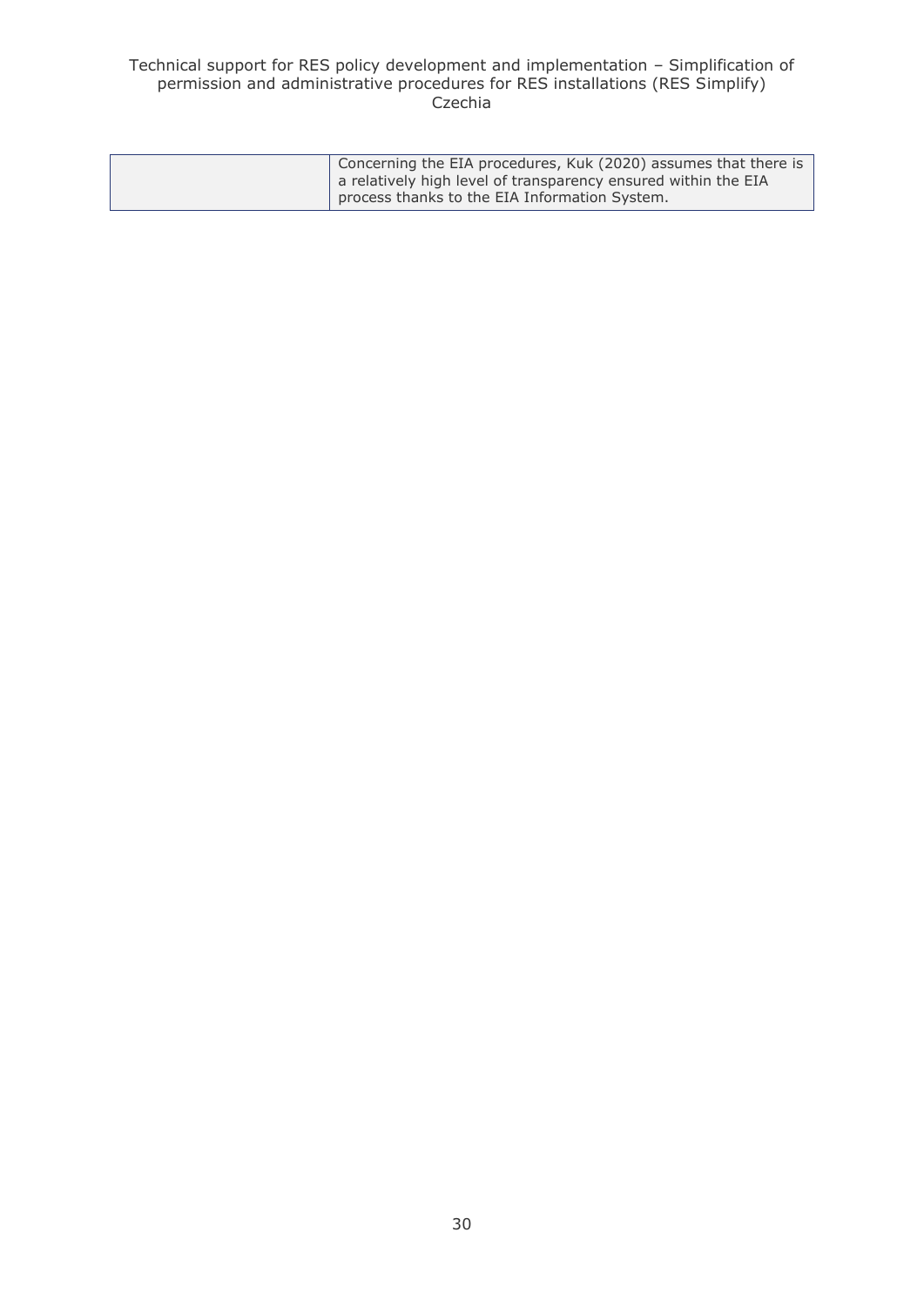### <span id="page-30-0"></span>**References**

- Brychta, 2020. Odpisy majetku využívaného k výrobě elektřiny ze slunečního záření. [online] Available at: <https://www.du.cz/33/odpisy-majetku-vyuzivaneho-kvyrobe-elektriny-ze-slunecniho-zareni-uniqueidmRRWSbk196FNf8 jVUh4EmTq9VrPgtrdzR220NXl2oU/> [Accessed 20 February 2021].
- ECORYS et al., 2010. Assessment of non-cost barriers to renewable energy growth in EU Member States - AEON. [online] Available at: <https://ec.europa.eu/energy/sites/ener/files/documents/2010\_non\_cost\_barrier s.pdf> [Accessed 20 February 2021].
- ERO, 2020a. Doklady výrobců elektřiny s instalovaným výkonem nižším než 200 kW. [online] Available at: <http://www.eru.cz/documents/10540/6941799/Seznam+dokumentu+- +vyroba+elektriny+mene+nez+200+kW+7\_2020.pdf/ea70a6b4-ae4b-4798- 9f94-997997e2159b> [Accessed 20 February 2021].
- ERO, 2020b. Doklady výrobců elektřiny s instalovaným výkonem od 200 kW. [online] Available at: <http://www.eru.cz/documents/10540/6941799/Seznam+dokumentu+- +vyroba+elektriny+od+200+kW+7\_2020.pdf/b8013d20-ea70-47c1-92f1- 4c37e09612ed> [Accessed 20 February 2021].
- ERO, n.d. METODICKÝ NÁVOD ERÚ. [online] Available at: <https://www.eru.cz/documents/10540/462902/Metodick%C3%BD%20n%C3%A 1vod+licence/1eb9862c-b1ce-499a-9656-e98c57c8355e> [Accessed 20 February 2021].
- Eurostat, 2021. SHARES summary results 2019. [online] Available at: <https://ec.europa.eu/eurostat/documents/38154/4956088/SUMMARY-results-SHARES-2019.xlsx/4e5eb100-822c-ec50-cf04-803e6ef9ad05?t=1607706049587> [Accessed 20 February 2021].
- Financial Administration, 2010. Fotovoltaické elektrárny a daň z nemovitostí. [online] Available at: <https://www.financnisprava.cz/cs/dane/dane/dan-z-nemovitychveci/informace-stanoviska-a-sdeleni/2010/fotovoltaicke-elektrarny-a-dan-znemovit-3997> [Accessed 20 February 2021].
- Komora OZE, 2021. Česko na křižovatce energetické transformace. [online] Available at: <http://www.komoraoze.cz/?fullpage=1&clanek=188> [Accessed 20 February 2021].
- Kuk, 2011. Co je to EIA?. [online] Available at: <https://frankbold.org/poradna/zivotniprostredi/zamery-ovlivnujici-zivotni-prostredi/eia/rada/co-je-eia> [Accessed 20 February 2021].
- Kuk, 2020. Zapojte se do povolování stavby nebo záměru. [online] Available at: <https://frankbold.org/poradna/uzemni-planovani/uzemni-planovani/nastrojeuzemniho-planovani/rada/zapojte-se-do-povolovani-stavby-nebozameru#%C3%9A%C4%8Dast\_ve%C5%99ejnosti\_p%C5%99i\_povolov%C3%A1 n%C3%AD\_staveb> [Accessed 20 February 2021].
- Lettner et al., 2018. PVP4Grid: EXISTING AND FUTURE PV PROSUMER CONCEPTS. [online] Available at: <https://www.pvp4grid.eu/wpcontent/uploads/2018/08/D2.1\_Existing-future-prosumerconcepts\_PVP4Grid\_FV.pdf> [Accessed 20 February 2021].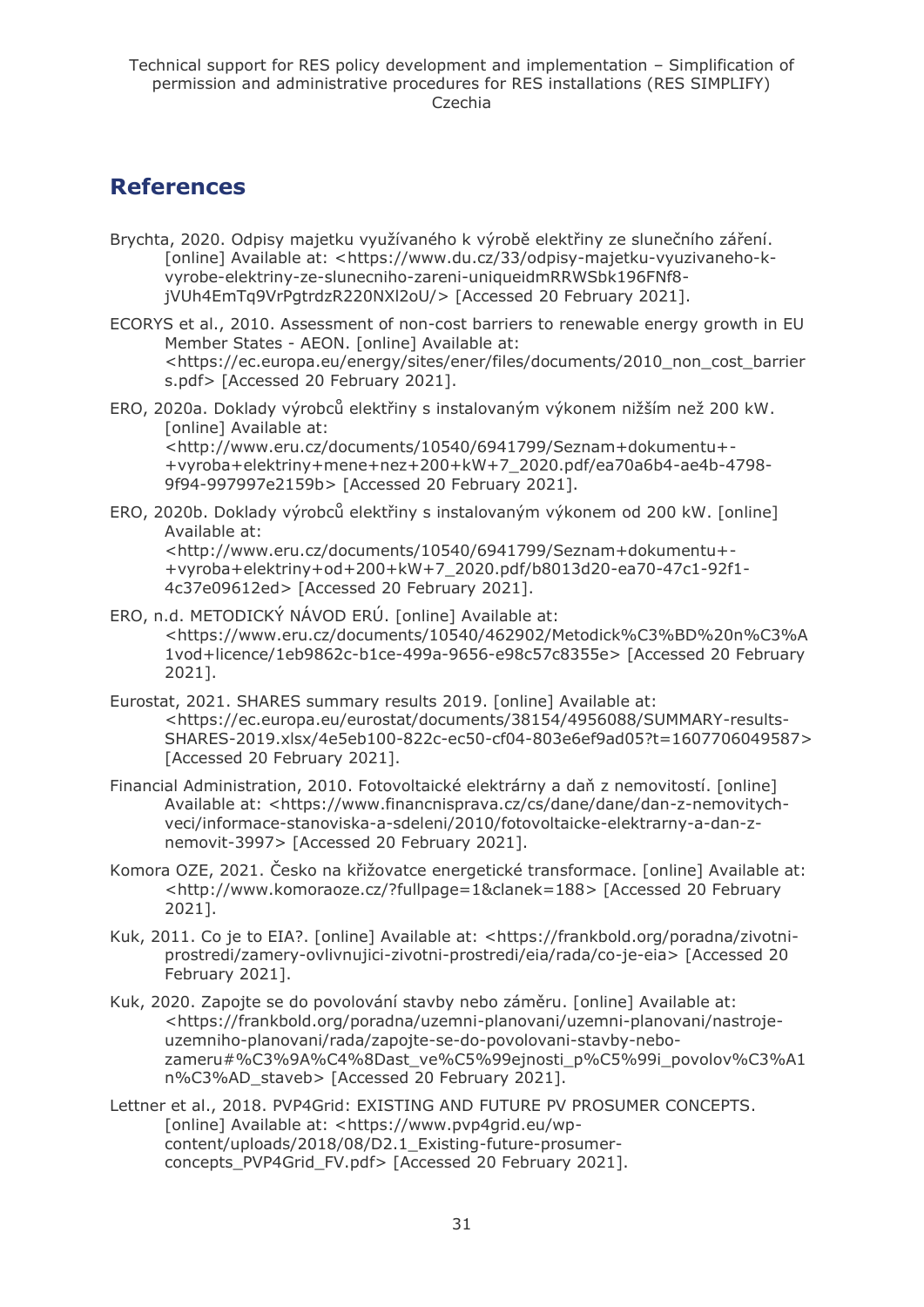Technical support for RES policy development and implementation – Simplification of permission and administrative procedures for RES installations (RES SIMPLIFY) Czechia

Madati, 2021. Účet 548/016 - Povinný odvod z elektřiny ze slunečního záření. [online] Available at: <https://www.madati.cz/info/delfinuctytxt.asp?cd=217&typ=r&levelid=U\_548016

.HTM> [Accessed 20 February 2021].

- Matajs, 2020a. Potřebujete stavební povolení na montáž FVE?. [online] Available at: <https://www.solarniexperti.cz/je-potreba-stavebni-povoleni-nebo-ohlaska-nainstalaci-fotovoltaickych-panelu/> [Accessed 20 February 2021].
- Matajs, 2020b. Střešní fotovoltaické elektrárny jsou osvobozeny od daní. [online] Available at: <https://www.solarniexperti.cz/osvobozeni-od-dane-z-prijmu-profotovoltaicke-elektrarny-na-rodinnych-domech/> [Accessed 20 February 2021].
- MojeDane, 2021. Pro koho a na co je online finanční úřad?. [online] Available at: <https://www.mojedane21.cz/cs/aktuality/pro-koho-a-na-co-je-online-financniurad-3345> [Accessed 20 February 2021].
- MoRD, 2019. FOTOVOLTAIKA metodická pomůcka Ministerstva pro místní rozvoj k umisťování, povolování a užívání fotovoltaických staveb a zařízení. [online] Available at: <https://www.mmr.cz/getattachment/5fea7bea-6918-422a-9ae8- 4ca36019bf89/Metodika-fotovoltaika\_srpen-2019.pdf.aspx?lang=cs-CZ&ext=.pdf> [Accessed 20 February 2021].
- MoRD, 2021. MMR: Nový stavební zákon potřebujeme co nejdříve. Nemůžeme čekat na další volební období. [online] Available at: <https://www.mmr.cz/cs/microsites/nsz/aktuality/mmr-novy-stavebni-zakonpotrebujeme-co-nejdrive-ne> [Accessed 20 February 2021].
- MoRD, n.d. Místo na stavební úřad raději na internetu. [online] Available at: <https://mmr.cz/cs/microsites/nsz/temata/misto-na-stavebni-urad-radeji-nainternetu> [Accessed 20 February 2021].
- MPO, 2020. Doplnění informací k seznamu vydaných platných rozhodnutí o udělení státní autorizace na výstavbu výrobny elektřiny. [online] Available at: <https://www.mpo.cz/cz/rozcestnik/ministerstvo/aplikace-zakona-c-106-1999 sb/informace-zverejnovane-podle-paragrafu-5-odstavec-3-zakona/doplneniinformaci-k-seznamu-vydanych-platnych-rozhodnuti-o-udeleni-statni-autorizacena-vystavbu-vyrobny-elektriny--255641/> [Accessed 20 February 2021].

MZP, 2018a. Update of the Methodological Instructions of the Department of General Nature and Landscape Protection of the Ministry of the Environment for Evaluation the Possibility of Locating Wind and Photovoltaic Power Plants in Terms of Nature and Landscape Protection - Preventive Evaluation of the Regional and Municipal Territory. [online] Available at:

<https://www.mzp.cz/C1257458002F0DC7/cz/vestnik\_mzp\_2018/\$FILE/SOTPR\_ Vestnik zari 181002.pdf> [Accessed 20 February 2021].

- MZP, 2018b. Metodický výklad vybraných bodů přílohy č. 1 k zákonu o posuzování vlivů na životní prostředí a souvisejících ustanovení. [online] Available at: <https://portal.cenia.cz/eiasea/dokumenty/dokumentSoubor/166/Metodick%C3% BD%20v%C3%BDklad%20vybran%C3%BDch%20bod%C5%AF%20p%C5%99%C 3%ADlohy%20%C4%8D.%201%20k%20z%C3%A1konu.pdf?lang=cs> [Accessed 20 February 2021].
- NECP, 2019. Vnitrostátní plán České republiky v oblasti energetiky a klimatu. [online] Available at: <https://www.mpo.cz/assets/cz/energetika/strategicke-a-koncepcnidokumenty/2020/1/Vnitrostani-plan-CR-v-oblasti-energetiky-aklimatu\_final.docx> [Accessed 20 February 2021].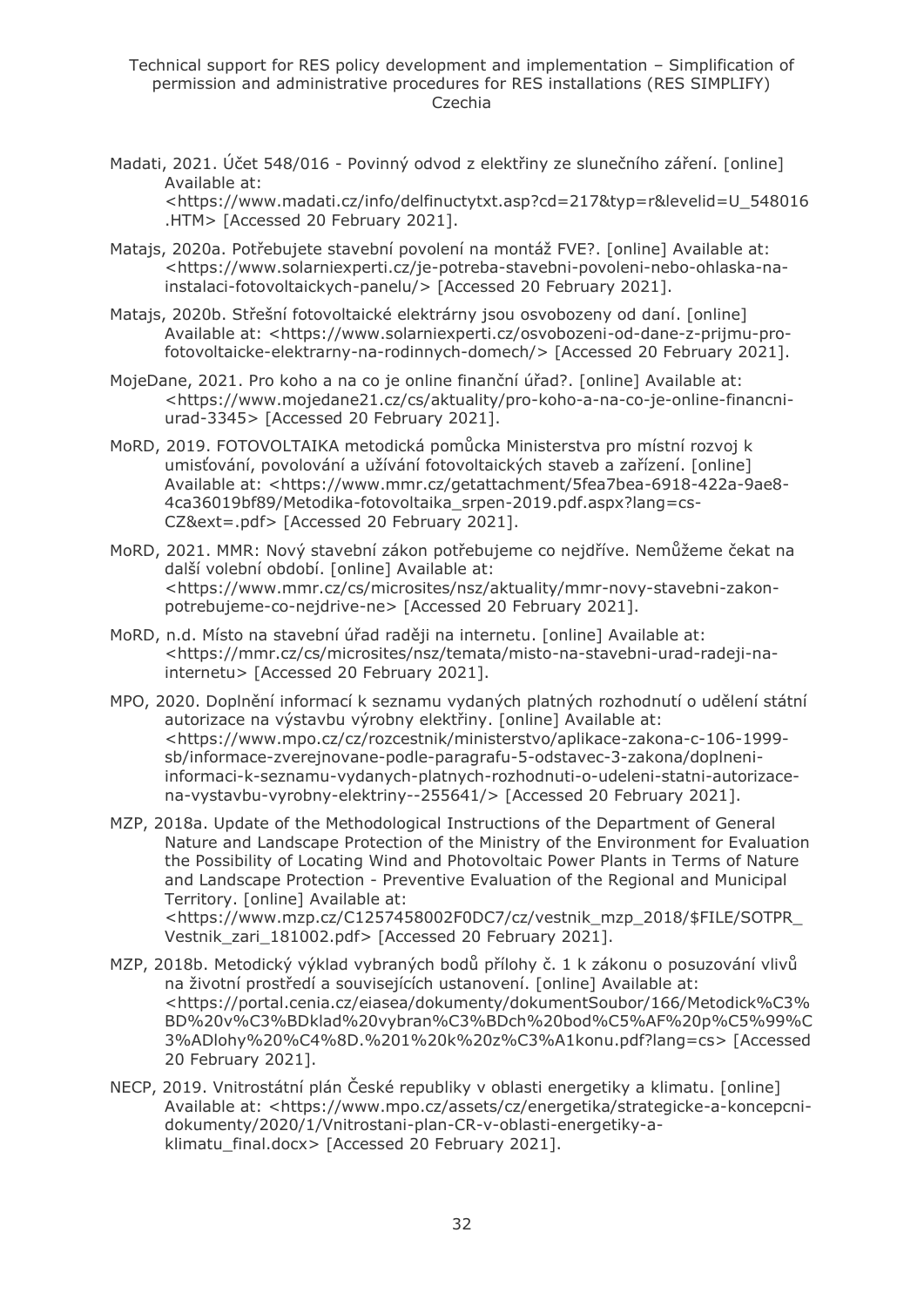- NSS, 2020. OPRAVNÉ PROSTŘEDKY PROTI ROZHODNUTÍM SPRÁVNÍCH SOUDŮ. [online] Available at: <http://www.nssoud.cz/Opravne-prostredky-proti-rozhodnutimspravnich-soudu/art/496?menu=316> [Accessed 20 February 2021].
- Průša, n.d. ZMĚNA ÚZEMNÍHO PLÁNU PRO REALIZACI INVESTORSKÉHO ZÁMĚRU. [online] Available at: <https://www.polygontech.cz/postup-zmeny-uzemnihoplanu/> [Accessed 20 February 2021].
- PV GRID et al., 2014. PV GRID: FINAL PROJECT REPORT. [online] Available at: <https://ec.europa.eu/energy/intelligent/projects/sites/ieeprojects/files/projects/documents/pv\_grid\_final\_project\_report\_august\_2014.pdf > [Accessed 20 February 2021].
- Valach, 2020. Renewables Networking Platform: Obstacles Czechia. [online] Available at: <https://www.renewables-networking.eu/obstacles> [Accessed 20 February 2021].
- Valentová et al., 2020. Capital Raising Strategy for Czechia Buildings and renewable energy supply. Czech Technical University in Prague, Faculty of Electrical Engineering. Draft internally available only.

#### **Interviews**

- Bednarčík, 2021. Telephone interview with Mr. Bednarčík (Environmental Expert of the Czech Association of the Environment). Interviewed on 16 February 2021.
- Čech, 2021. Written input of Mr. Čech received via e-mail (Expert on Green Building of the Partnership Foundation). Received on 25 February 2021.
- Hradecký, 2021. Telephone interview with Mr. Hradecký (Chairman of the Guild of Accumulation and Photovoltaics; CAFT). Interviewed on 24 February 2021.
- Polanecký, 2021. Telephone interview with Mr. Polanecký (Energy Expert of the Hnutí DUHA). Interviewed on 24 February 2021.
- Sedlák, 2021. Telephone interview with Mr. Sedlák (Executive Director of the Alliance for Energy Self-Sufficiency; ALIES). Interviewed on 17 February 2021.
- Vojáček, 2021. Telephone interview with Mr. Vojáček (Member of Board of Directors of Czech Wind Energy Association; ČSVE). Interviewed on 15 February 2021.

#### **Legislation**

Act No. 338/1992 Coll. on Real Estate Tax

Act No. 586/1992 Coll. on Income Taxes

Act No. 49/1997 Coll. on Civil Aviation and on Amendments to Act No. 455/1991 Coll., on Trade Licensing (Trade Licensing Act), as Amended (Civil Aviation Act)

Act No. 406/2000 Coll. on Energy Management

Act No. 458/2000 Coll. on Business Conditions and Public Administration in the Energy Sectors and Amending Certain Laws (Energy Act)

Act No. 100/2001 Coll. on Environmental Impact Assessment and Amending Some Related Regulations (Act on Environmental Impact Assessment) (EIA Act)

Act No. 150/2002 Coll., the Code of Administrative Justice

Act No. 500/2004 Coll., the Administrative Code

Act No. 261/2007 Coll. on Stabilisation of Public Budgets

Act No. 165/2012 Coll. on Promoted Energy Sources and on Amendment to Some Laws (RES Act)